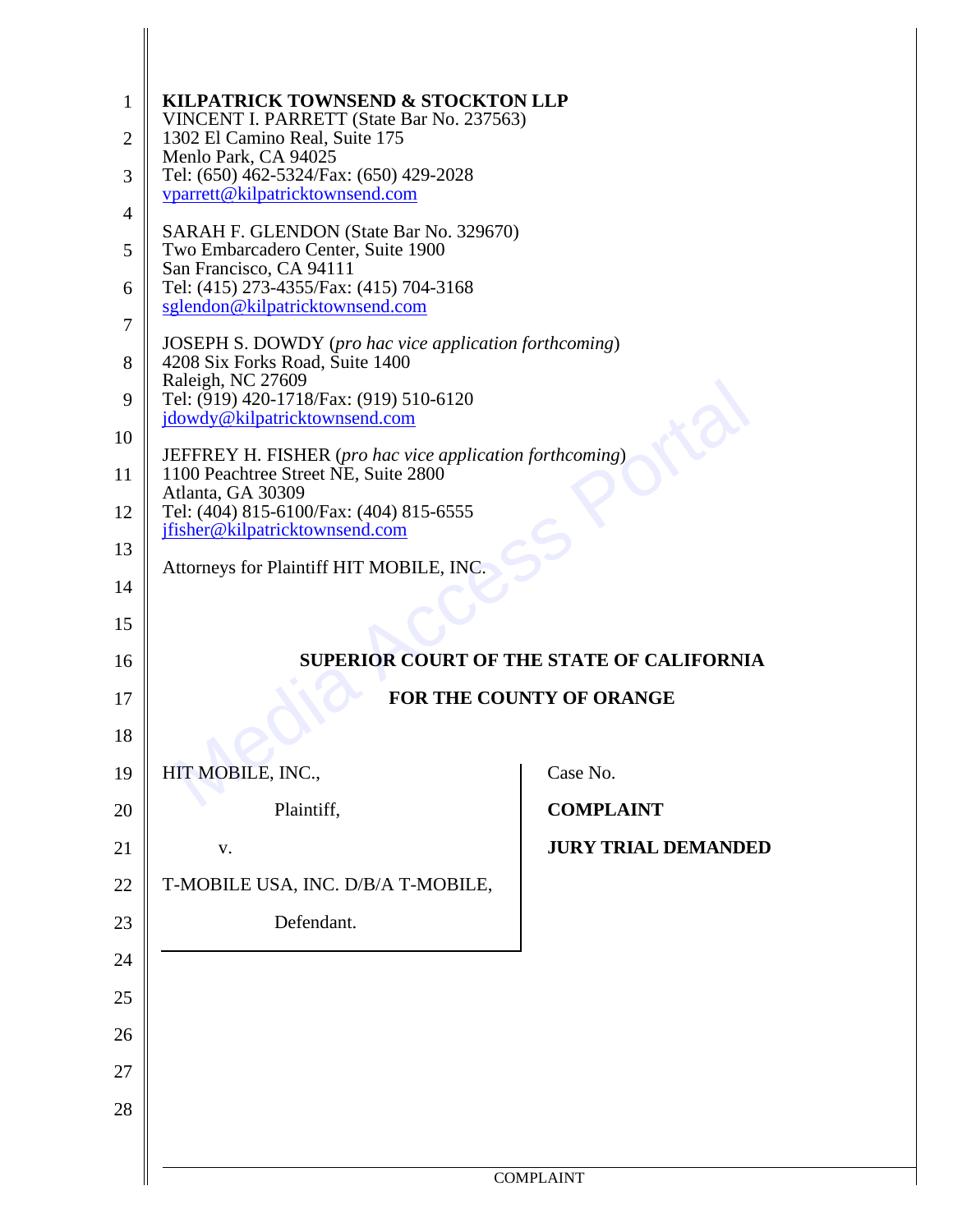| 1              | <b>COMPLAINT</b>                                                                                         |
|----------------|----------------------------------------------------------------------------------------------------------|
| $\overline{2}$ | Plaintiff HIT Mobile, Inc., ("HIT Mobile" or "Plaintiff") complaining of Defendant                       |
| 3              | T-Mobile USA, Inc. d/b/a T-Mobile ("T-Mobile" or "Defendant"), alleges the following:                    |
| $\overline{4}$ | <b>INTRODUCTION</b>                                                                                      |
| 5              | HIT Mobile brings this action to recover for T-Mobile's pattern and practice of<br>1.                    |
| 6              | predatory business practices that destroyed HIT Mobile's business as an authorized dealer of mobile      |
| 7              | services and products, ultimately forcing the principals of HIT Mobile to sell their company at a        |
| 8              | steep discount after successfully running it for over twelve years.                                      |
| 9              | Using unethical and unlawful tactics, T-Mobile closed scores of dealer-owned doors<br>2.                 |
| 10             | across the country, caused thousands of people to lose their jobs, and negatively impacted numerous      |
| 11             | (primarily lower credit and rural) consumers, locally and throughout the United States. T-Mobile         |
| 12             | has consistently used fraudulently-induced, coercive, dishonest, and misapplied contracts to cheat       |
| 13             | its counterparties.                                                                                      |
| 14             | 3.<br>Private and authorized dealers like HIT Mobile sell wireless products and services.                |
| 15             | These small- to medium-sized, often family-owned businesses, provide numerous employment                 |
| 16             | opportunities in the communities in which they are located $-$ a high percentage of which are jobs for   |
| 17             | minorities and persons of color. HIT Mobile's workforce was 90% diverse, with 50% women in               |
| 18             | management positions.                                                                                    |
| 19             | T Mobile touts its pro-diversity positions, but contrary to these representations (and<br>$\mathbf{A}$ . |
| 20             | the promises it made to be permitted to merge with Sprint), its post-merger decimation of HIT            |
| 21             | Mobile's business has resulted in a disproportionately large loss of jobs held by minorities and         |
| 22             | persons of color.                                                                                        |
| 23             | 5.<br>In 2009, T-Mobile engaged HIT Mobile and its principal, Mauro Martinez, as one of                  |
| 24             | three initial dealers in the T-Mobile Preferred Retailer ("TPR") Latino Program, a program intended      |
| 25             | to facilitate partnerships with entrepreneurs to open T-Mobile branches in ethnic communities with       |
| 26             | which they are familiar. As an incentive, T-Mobile promised generous business terms, as well as          |
| 27             | capital, support, and training.                                                                          |

║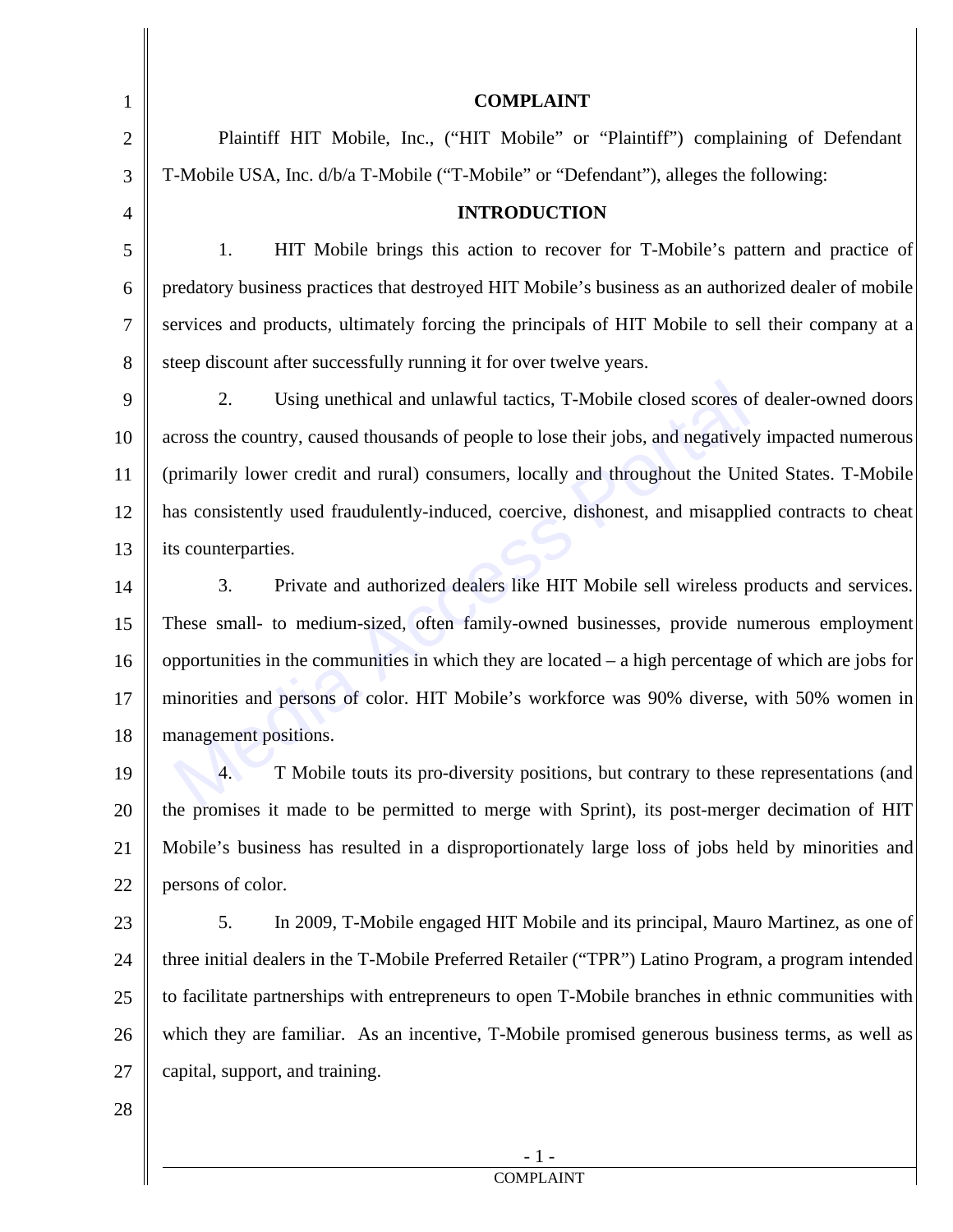| $\mathbf{1}$   | Those promises – and T-Mobile's commitment to the Latino community – proved<br>6.                   |
|----------------|-----------------------------------------------------------------------------------------------------|
| $\overline{2}$ | Within a year of T-Mobile's initial engagement, it forced HIT Mobile to agree to<br>hollow.         |
| 3              | amendments that eliminated the originally promised business terms.                                  |
| $\overline{4}$ | T-Mobile forced HIT Mobile into unlawful contracts of adhesion that included<br>7.                  |
| 5              | unfair, unreasonable, and unconscionable terms which were the product of coercion, fraud, financial |
| 6              | distress and inequality. Those contracts (together, the "RSAs") included:                           |
| $\tau$         | A November 2009 Retailer Services Agreement with T-Mobile (the<br>a.                                |
| 8              | "November 2009 RSA");                                                                               |
| 9              | A November 2010 Retailer Services Agreement for the Los Angeles area<br>$\mathbf b$ .               |
| 10             | (the "November 2010 RSA");                                                                          |
| 11             | A January 2011 Retailer Services Agreement the San Diego area (the<br>$\mathbf{c}.$                 |
| 12             | "January 2011 RSA"); and                                                                            |
| 13             | d.<br>A May 2020 Amendment to the Retailer Services Agreement with T-                               |
| 14             | Mobile (the "2020 RSA Amendment").                                                                  |
| 15             | 8.<br>Particularly with respect to the 2020 RSA Amendment, HIT Mobile faced financial               |
| 16             | devastation if it did not agree to T-Mobile's take-it-or-leave-it changes to contractual terms.     |
| 17             | Because the T-Mobile contracts included harsh non-competition clauses, HIT Mobile lacked the        |
| 18             | ability to go to another carrier and continue operations. HIT Mobile, like all dealers faced        |
| 19             | significant, recurring monthly expenses for lease payments, payroll, taxes, and debt service, so it |
| 20             | could not afford to forego the income from selling wireless services and products. In HIT Mobile's  |
| 21             | case, these recurring payments amounted to approximately \$2.8 million to \$3.5 million per month.  |
| 22             | 9.<br>Between 2016 and 2019, T-Mobile forced HIT Mobile to build out and acquire                    |
| 23             | dozens of new store locations at HIT Mobile's own expense, requiring HIT Mobile to take on          |
| 24             | considerable debt. However, after its merger with Sprint, T-Mobile did an abrupt about-face and     |
| 25             | forced HIT Mobile to close some of its most profitable locations.                                   |
| 26             | 10.<br>Especially following T-Mobile's merger with Sprint, T-Mobile unlawfully                      |
| 27             | weaponized the commercial relationship and abused the putative commercial terms it imposed to       |
| 28             |                                                                                                     |
|                | $-2-$                                                                                               |
|                | <b>COMPLAINT</b>                                                                                    |

 $\begin{array}{c} \hline \end{array}$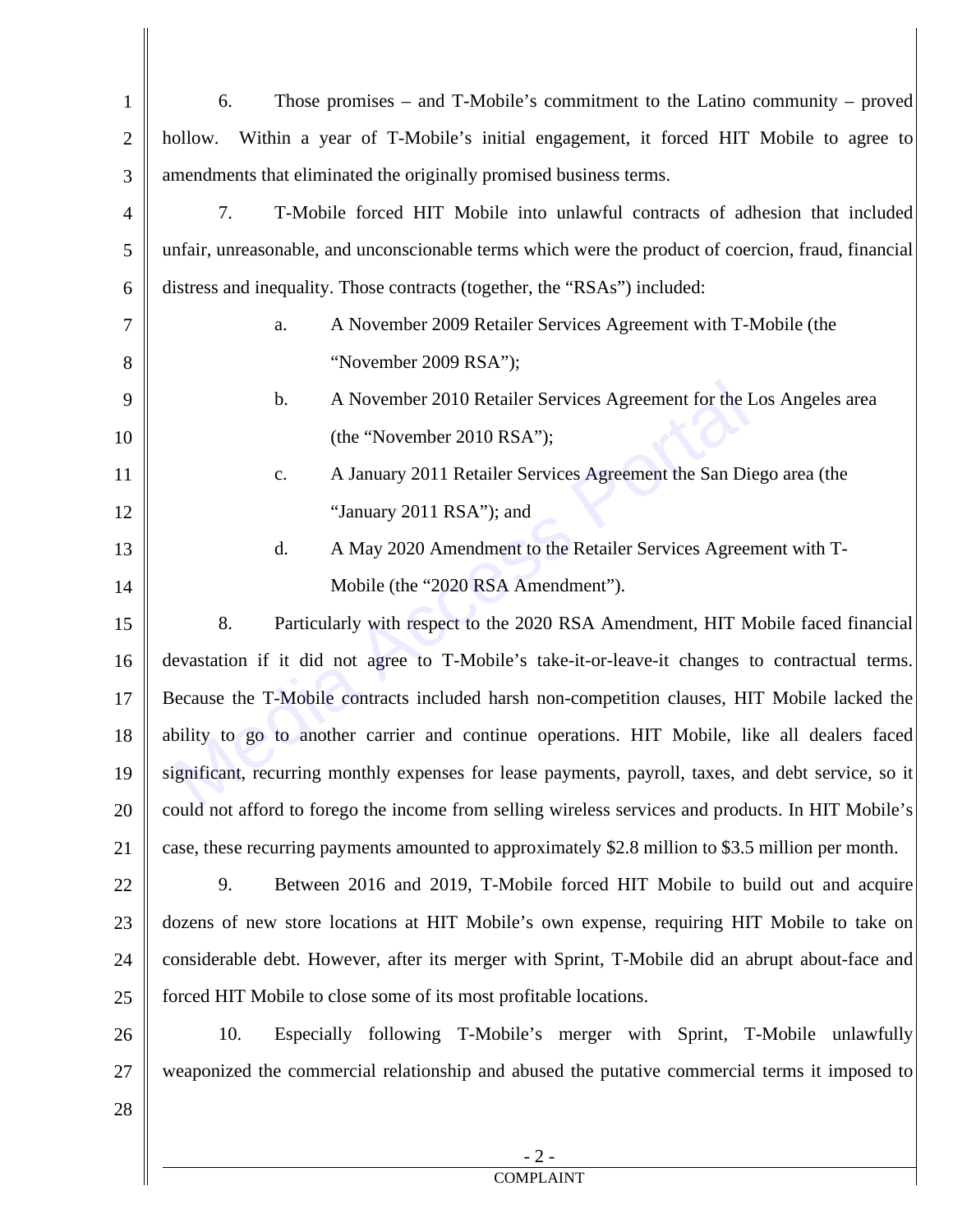1 2 suppress HIT Mobile, impede its success, and force the closures of a disproportionately high number of HIT Mobile locations.

3 4 5 6 7 8 11. T-Mobile concealed material facts regarding its devastating intentions from dealers such as HIT Mobile, and these frauds induced the alleged contractual relationships that T-Mobile then abused. For instance, T-Mobile knew T-Mobile and other dealers would resist expanding door locations or signing any amendments to the Retailer Services Agreements after the merger if they knew T-Mobile would quickly close the majority of their stores, so T-Mobile concealed its plans to close stores, publicly representing that the merger would result in an increase in stores.

9 10 11 12 13 12. T-Mobile employed these mechanisms (via the guise of exercising its purported rights under the fraudulently-obtained RSAs) to carry out its ultimate scheme of financially crippling HIT Mobile — and numerous other previously-thriving T-Mobile dealers — to such an extent that HIT Mobile was forced to sell its devalued, remaining business to one of T-Mobile's preferred dealers in November 2021 at a significant discount, resulting in losses over \$60 million. 12. T-Mobile employed these mechanisms (via the guise of exergits under the fraudulently-obtained RSAs) to carry out its ultimate serippling HIT Mobile — and numerous other previously-thriving T-Mobile vatent that HIT Mobi

14 15 16 13. Further, HIT Mobile was in a mislabeled and fraudulently-disclaimed franchise relationship with T-Mobile, who unlawfully terminated that franchise relationship. T-Mobile has acted unlawfully under franchise law.

17 18 19 20 21 14. Before bringing this case, HIT Mobile served a notice of dispute on T-Mobile and tried to resolve these issues without resorting to filing this Complaint. T-Mobile offered only conclusory rejections of HIT Mobile's valid concerns and refused to negotiate a reasonable resolution in good faith. Accordingly, HIT Mobile has no choice but to bring an action to obtain redress for the wrongs T-Mobile inflicted via its predatory and anti-competitive conduct.

22

#### **PARTIES, VENUE, and JURISDICTION**

23 24 15. Plaintiff HIT Mobile is a corporation organized and existing under the laws of California and with a principal place of business in Costa Mesa, California.

25 26 16. Defendant T-Mobile is a corporation organized and existing under the laws of Delaware, with its headquarters in Bellevue, Washington.

27 28 17. Under California Code of Civil Procedure §§ 395(a) and 395.5, venue is proper in the above-entitled court because a substantial portion of the transactions, acts, and omissions giving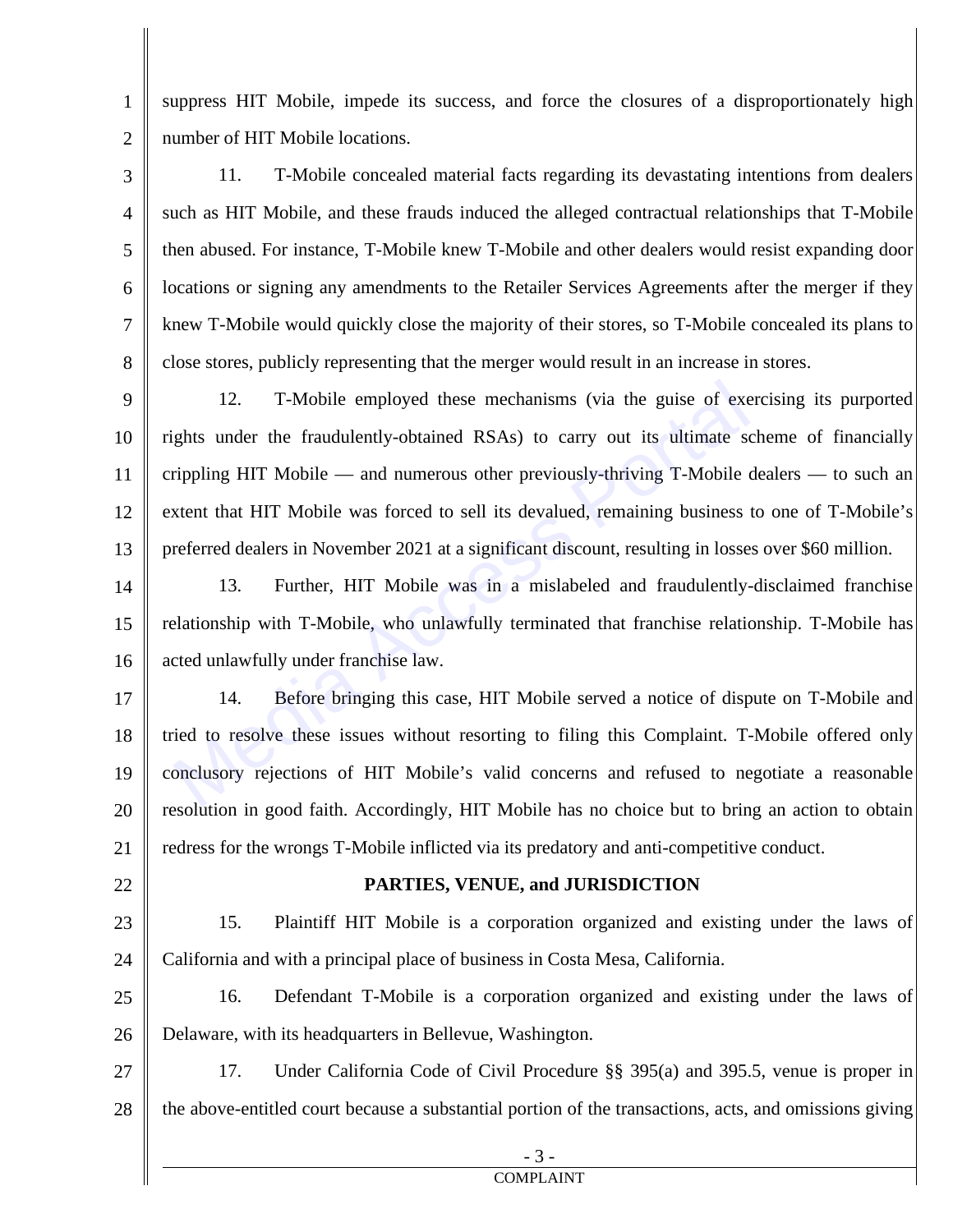| $\mathbf{1}$   | rise to the causes of action in this Complaint occurred or arose in Orange County, California, and   |  |
|----------------|------------------------------------------------------------------------------------------------------|--|
| $\overline{2}$ | Defendants conduct business in this County and throughout the State of California.                   |  |
| 3              | <b>CHOICE OF LAW</b>                                                                                 |  |
| 4              | The Agreements provide for a Washington state choice of law. But those<br>18.                        |  |
| 5              | Agreements should be set aside as fraudulent and otherwise unlawfully and coercively induced. HIT    |  |
| 6              | Mobile, therefore, is not bound by the Washington choice of law provision and brings appropriate     |  |
| $\overline{7}$ | claims under California.                                                                             |  |
| 8              | Because T-Mobile attempted to impose Washington law in the documents it drafted,<br>19.              |  |
| 9              | however, T-Mobile is estopped from refusing application of Washington law where it is more           |  |
| 10             | favorable to HIT Mobile. Accordingly, HIT Mobile also brings claims, directly or in the alternative, |  |
| 11             | under Washington law.                                                                                |  |
| 12             | <b>FACTUAL BACKGROUND</b>                                                                            |  |
| 13             | Founding of HIT Mobile and Establishment of HIT Mobile's Relationship with T-<br>A.                  |  |
| 14             | Mobile.                                                                                              |  |
| 15             | 20.<br>In 2009, T-Mobile developed a program known as the TPR Latino Program, which                  |  |
| 16             | was designed to grow T-Mobile's Hispanic market distribution by partnering with Hispanic             |  |
| 17             | entrepreneurs to target locations with a 60% or higher Hispanic population.                          |  |
| 18             | 21.<br>T-Mobile engaged HIT Mobile and its principal, Mauro Martinez, as one of three                |  |
| 19             | initial dealers in the TPR Latino Program.                                                           |  |
| 20             | 22.<br>The initial 2009 RSA between HIT Mobile and T-Mobile was an exclusive                         |  |
| 21             | agreement that provided for higher compensation and higher residuals for HIT Mobile, set at either   |  |
| 22             | 10%, 13%, or 15% of a new subscriber's monthly rate plan, depending on HIT Mobile's                  |  |
| 23             | performance for the month. Residuals give dealers a steady source of income throughout the life of   |  |
| 24             | the customer's subscription.                                                                         |  |
| 25             | 23.<br>HIT Mobile excelled in the TPR Latino Program and exceeded projected                          |  |
| 26             | expectations.                                                                                        |  |
| 27             | 24.<br>However, one year after HIT Mobile began participating in the TPR Latino Program,             |  |
| 28             | T-Mobile forced HIT Mobile to enter into a new agreement, the November 2010 RSA, which               |  |
|                | <b>COMPLAINT</b>                                                                                     |  |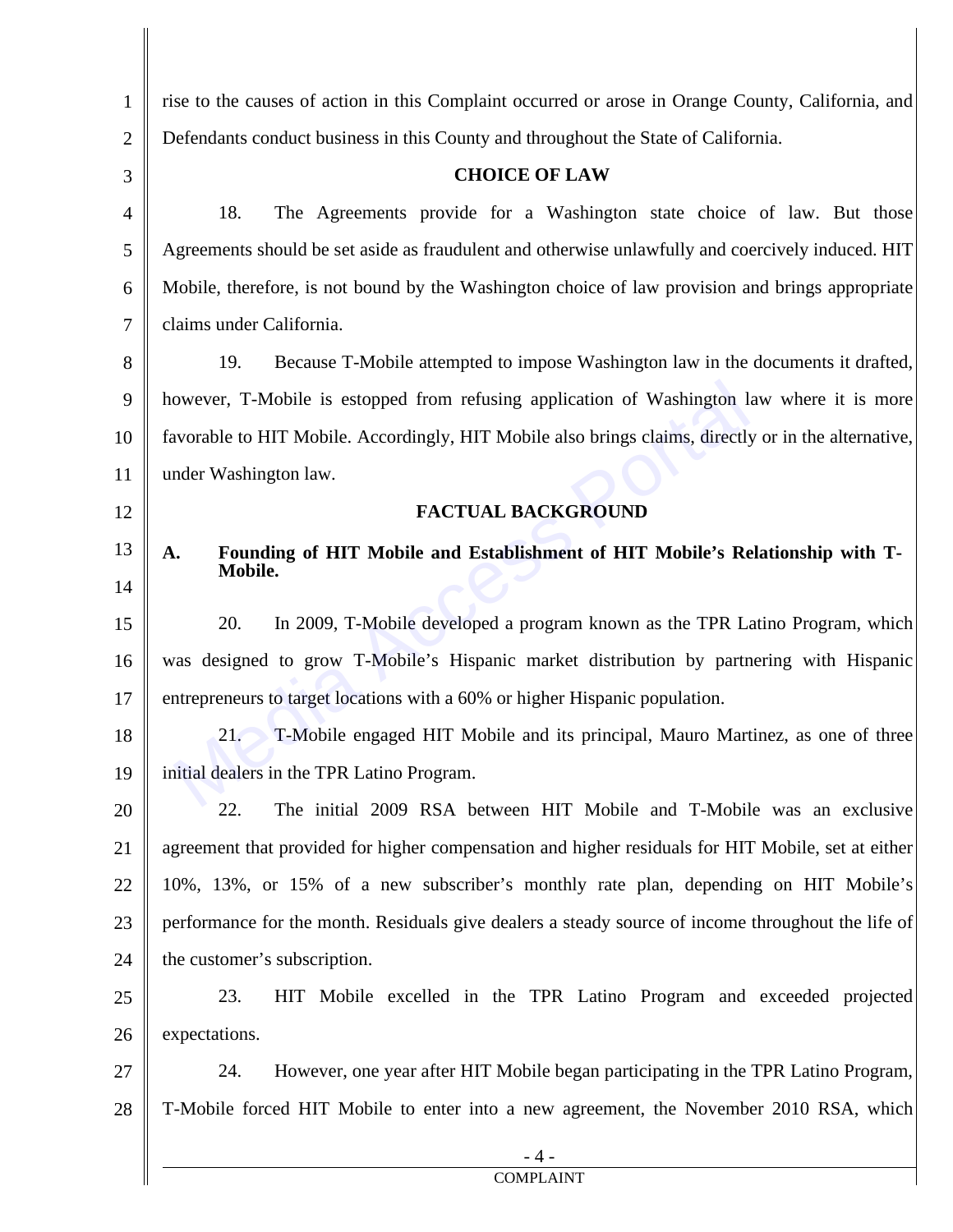1 2 3 4 5 6 7 8 9 10 11 12 13 14 15 16 17 18 19 20 21 22 radically changed the TPR Latino Program contract terms to provide for a less favorable compensation structure that aligned HIT Mobile with other T-Mobile dealers who were not part of the program. 25. The November 2010 RSA provided for lower residuals for HIT Mobile, set at 6% per month. Instead, T-Mobile offered a monthly spiff – or immediate bonus – depending on performance. But these monthly spiffs came nowhere close to making up for the loss caused by the decreased residual. In fact, T-Mobile designed the spiffs knowing that the highest payouts would be impossible for HIT Mobile to achieve. 26. Because HIT Mobile was new to the business, with a small number of stores, it had unequal bargaining power with T-Mobile and was forced to accept these new, unfavorable terms. T-Mobile's unilateral residual compensation change resulted in a loss of millions in anticipated revenue for HIT Mobile. 27. For the next several years, HIT Mobile continued to thrive and excel, performing better on average than the corporate general market stores that T-Mobile began opening near HIT Mobile's highest-performing doors up to within a one-mile radius. **B. T-Mobile Forces HIT Mobile to Expand Its Business Model and Open New Doors While Incurring Substantial Debt and Lowering HIT Mobile's Compensation.**  28. In 2016, T-Mobile approached HIT Mobile regarding its plan to build over 1200 stores nationwide. 29. T-Mobile represented that it needed HIT Mobile – which at the time had 25 store locations in operation – to open at least 12 new store locations in 2017 alone. T-Mobile further represented that HIT Mobile would receive Capital Expenditure ("Capex") spend if HIT Mobile met 26. Because HIT Mobile was new to the business, with a small nu<br>nequal bargaining power with T-Mobile and was forced to accept these new,<br>Aobile's unilateral residual compensation change resulted in a loss of m<br>evenue for

23 T-Mobile's goal of opening 12 new store locations. T-Mobile made clear that this expansion was

24 not optional, T-Mobile was only interested in working with dealers with scale.

25 26 27 30. In compliance with T-Mobile's request, HIT Mobile invested over \$1.36 million dollars in building out new store locations, representing approximately 25% of HIT Mobile's annual profits at the time.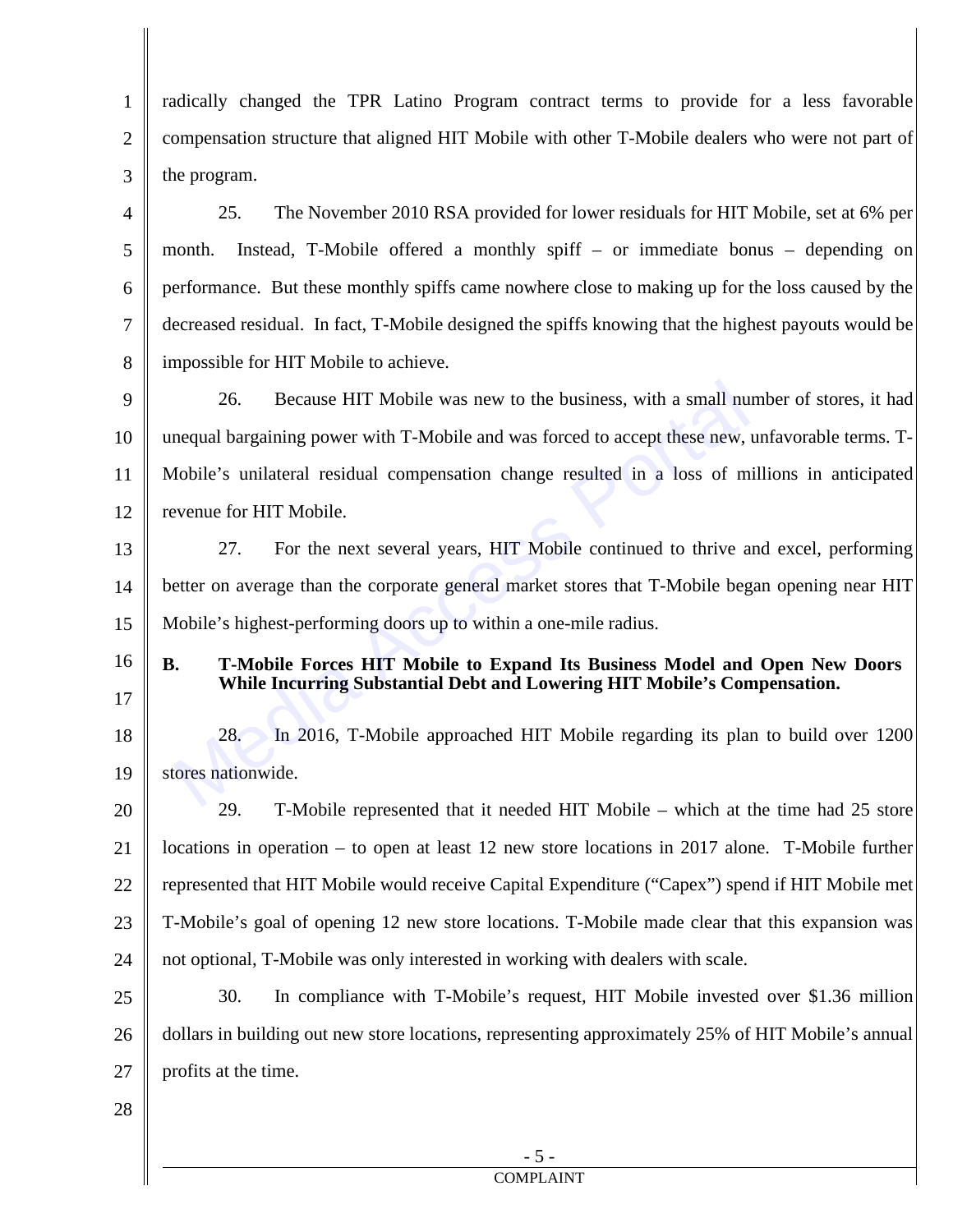1 2 3 31. Nonetheless, T-Mobile then threatened HIT Mobile that, if it did not meet the goal of opening all 12 new store locations by the end of 2017, T-Mobile would not receive *any* funding for these new locations.

4 5 6 7 32. Between 2016 and 2018, T-Mobile made additional, unilateral changes to HIT Mobile's compensation structure, including changing HIT Mobile from a guaranteed spiff to a variable, performance-based spiff and unilaterally changing HIT Mobile's accessory compensation structure.

8

### **C. T-Mobile Misrepresents and Conceals Post-Merger Plans.**

9 10 33. T-Mobile knew that it planned to acquire Sprint but concealed its true intent from HIT Mobile and repeatedly encouraged HIT Mobile to open and acquire new stores.

11 12 13 34. T-Mobile made these misrepresentations and concealments to protect T-Mobile's position in the merger as well as profit T-Mobile and its executives in the coming merger based on the growth induced by its misrepresentations and concealments.

14 15 16 17 18 35. HIT Mobile followed T-Mobile's instructions and continued opening new locations, particularly those in majority-Hispanic populations. T-Mobile knew that its repeated urging that HIT Mobile (and other T-Mobile dealers) continue growing and opening new stores would benefit T-Mobile and its executives in the upcoming merger, but would ultimately harm dealers like HIT Mobile. 33. T-Mobile knew that it planned to acquire Sprint but conceale<br>
IIT Mobile and repeatedly encouraged HIT Mobile to open and acquire new s<br>
34. T-Mobile made these misrepresentations and concealments t<br>
osition in the mer

19 20 36. The merger between Sprint and T-Mobile was announced in April 2018. But regulatory approval was not assured.

21 22 23 24 37. To obtain the necessary approvals from the Department of Justice and regulatory agencies, T-Mobile made broad, sweeping promises to the government and to the public that the merger would increase competition for consumers, result in the opening of new stores, and create approximately 100,000 new jobs.

25 26 27 28 38. Among other public appearances to promote the merger, Sprint's CEO Marcelo Claure and T-Mobile's CEO John Legere jointly appeared on CNBC's "Squawk on the Street" program on April 30, 2018. During that joint appearance, they stated that the new proposed merger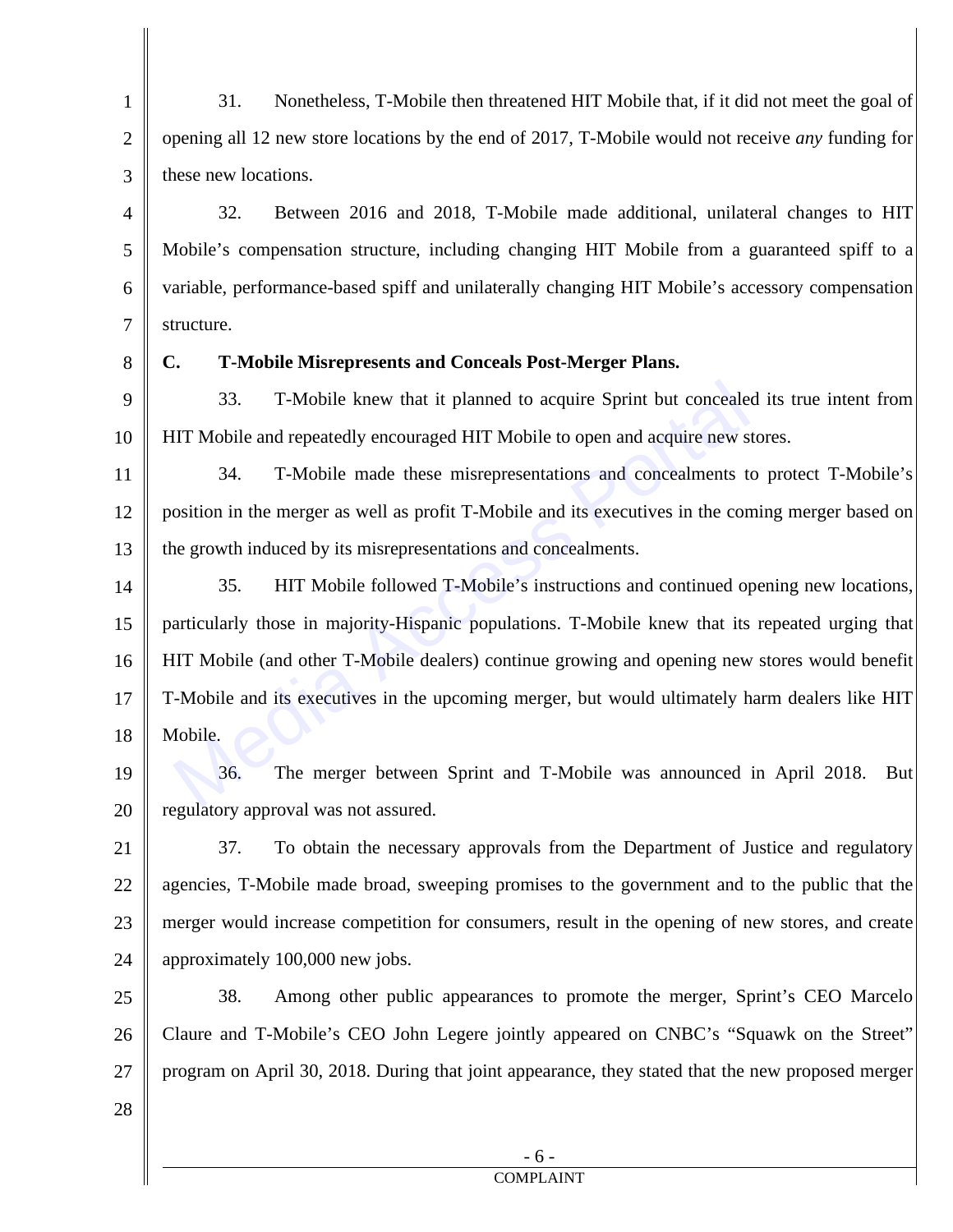1 2 would create thousands of jobs and would result in hundreds and hundreds of new stores being opened.

3 4 5 6 7 39. During an October 2018 T-Mobile Town Hall meeting, Mr. Legere stated that "The New T-Mobile will open **600 new stores to serve rural areas and small towns**" (emphasis in original) and that "we will offer a job with the New T-Mobile to every single employee of T-Mobile and Sprint working in one of our retail stores" following the merger during an April 4, 2019 posting to T-Mobile's website.

8 9 10 11 40. Messrs. Claure and Legere made these statements to induce HIT Mobile and other dealers to not oppose the merger or request that appropriate regulators deny or contest the merger. They intended that HIT Mobile would rely on these representations in executing post-merger agreements with T-Mobile so they could complete their merger and enrich themselves.

12 13 14 15 16 41. Messrs. Claure and Legere also intended that Congress rely on these statements, as well as those made in other public appearances and interviews, because they knew the merger would be subject to scrutiny by Congress. In fact, Messrs. Claure and Legere reiterated their claims that the merger would not impact dealers and would result in more stores being opened during joint testimony sessions to Congress on June 27, 2018 and February 19, 2019. ealers to not oppose the merger or request that appropriate regulators deny of<br>hey intended that HIT Mobile would rely on these representations in e<br>greements with T-Mobile so they could complete their merger and enrich th

17 18 19 20 21 42. In early 2019, T-Mobile demanded that HIT Mobile send a joint letter in support of the proposed merger to the California Public Utilities Commission on behalf of all California dealers. The letter, which was ghost written by T-Mobile, stated that the dealers "trust T-Mobile to live up to its word in how it operated and supports its business" and "make our own judgment about where to locate and which company's products to sell."

22 23 43. Based on T-Mobile's representations, the dealers stated that they would "see ever more growth following T-Mobile's planned merger with Sprint."

24 25 26 44. Because T-Mobile never intended to honor the representations it made to the dealers who submitted the letter, it tricked the dealers into making assurances to the California Public Utilities Commission that proved untrue.

27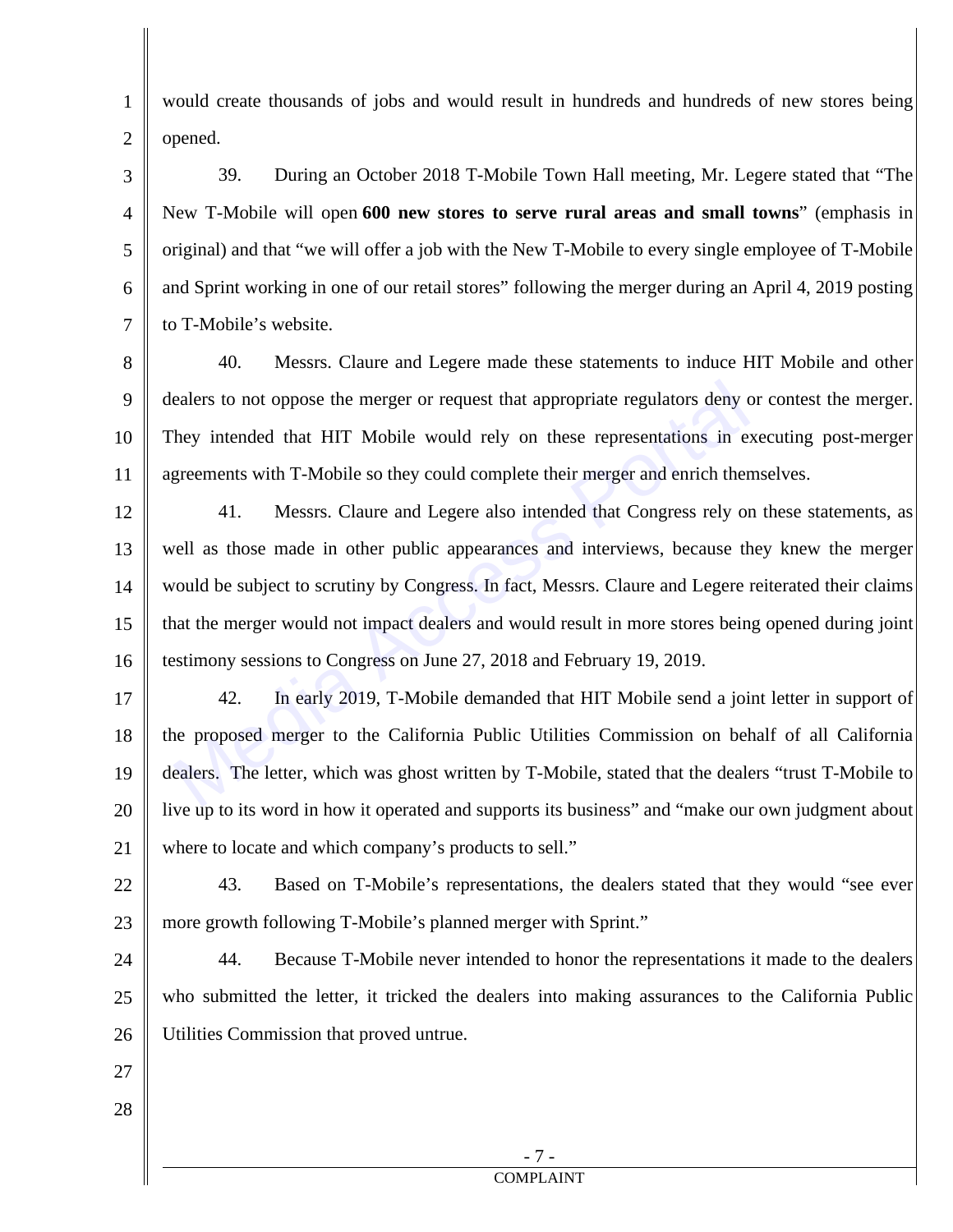## **D. T-Mobile Pressures HIT Mobile to Rapidly Expand and Acquire Other Dealers.**

2 3 45. Believing T-Mobile's representations about continued growth, HIT Mobile followed T-Mobile's advice to open and acquire new stores.

4 5 6 7 46. In February 2018 at T-Mobile's urging, HIT Mobile took on \$11.4 million in debt to acquire MFM, LLC, another T-Mobile authorized dealer with more than 30 stores. With the acquisition, HIT Mobile received MFM's residual base of 6% of the customer base for sixty months.

8

9 10 47. After its acquisition of MFM, HIT Mobile had 61 stores, and HIT Mobile's business was valued at approximately \$60 million, including \$12 million in earnings before interest, taxes, depreciation, and amortization ("EBITDA").

11 12 13 14 15 16 17 48. In October 2018, HIT Mobile began exploring an acquisition of InTouch, another T-Mobile authorized dealer. During that time, an executive at HIT Mobile received a call from a T-Mobile representative who pressured HIT Mobile into finalizing the acquisition and indicated that if HIT Mobile was unable to complete the acquisition by December 1, 2018, T-Mobile would refuse to approve the deal in early 2019. The T-Mobile representative further indicated that he was adamant about the deal closing by December 1, 2018 because T-Mobile wanted HIT mobile to manage InTouch's business as quickly as possible. vas valued at approximately \$60 million, including \$12 million in earnings<br>epreciation, and amortization ("EBITDA").<br>48. In October 2018, HIT Mobile began exploring an acquisition of<br>Mobile authorized dealer. During that t

18 19 20 21 22 49. In or around November 2018, T-Mobile's Dealer Financial Service Asked for HIT Mobile's financials to review the deal with InTouch. Later that same month, after completing the Dealer Financial Services review and running a pro forma with both businesses, T-Mobile formally approved the deal, which closed on December 1, 2018. Following the InTouch acquisition, HIT Mobile had 83 stores.

23 24 25 50. To acquire InTouch, HIT Mobile leveraged its business again and incurred a total debt of approximately \$21 million, with \$18 million in EBITDA. HIT Mobile expected a valuation of \$95 million after its acquisition of InTouch. T-Mobile had other plans.

- 26
- 27
- 28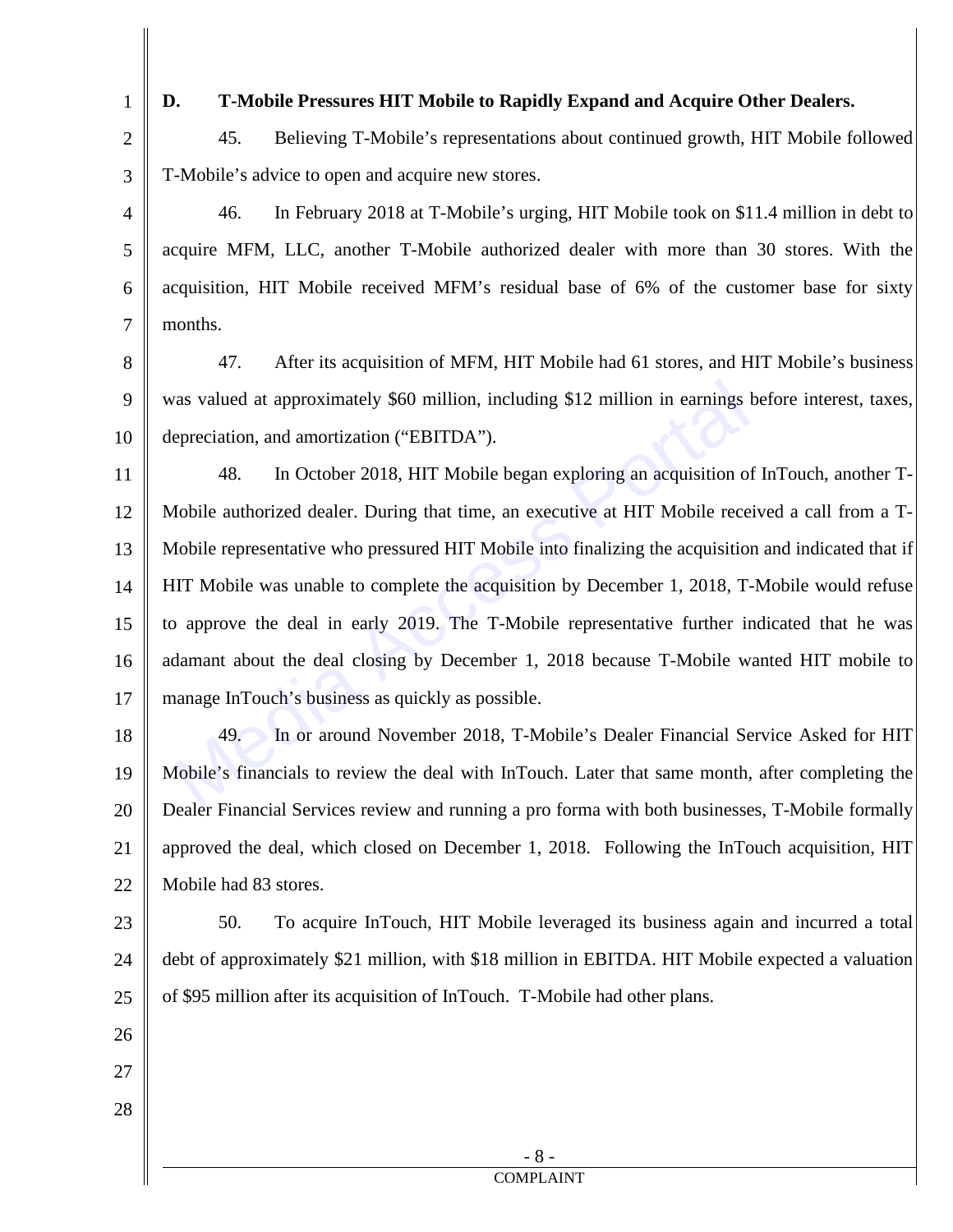2

3

4

5

### **E. After Pressuring HIT Mobile to Acquire and Build Out New Stores, T-Mobile Again Slashes HIT Mobile's Residual Compensation Structure.**

51. In February 2019, only three months after HIT Mobile's acquisition of InTouch, T-Mobile informed HIT Mobile via letter agreement that effective July 2019, T-Mobile would once again unilaterally cut HIT Mobile's residual, this time from 6% to 3%.

6

7

52. T-Mobile's calculated move had a dramatic effect on HIT Mobile's revenue, causing its residuals to plummet by more than \$500,000 a month.

8 9 10 53. The harm was amplified by HIT Mobile's recent acquisitions. Had HIT Mobile been made aware of the forthcoming residual cut, it would have significantly impacted the price it paid for MFM and InTouch.

11 12 13 14 54. Despite the fact that major revisions to residuals and other compensation typically require considerable T-Mobile input and discussion over a substantial period of time, when HIT Mobile confronted T-Mobile, T-Mobile represented that it was unaware of the forthcoming residual change when HIT Mobile acquired InTouch just three months prior.

15 16 17 18 19 55. After learning of the residual cut, HIT Mobile asserted that the 3% residual should apply to new customers only, and that the 6% residual should still apply to preexisting customers activated within the last five years pursuant to the terms of the parties' RSAs. T-Mobile disagreed and unilaterally decided that the new 3% residual should apply to both new and preexisting customers. ande aware of the forthcoming residual cut, it would have significantly impare MFM and InTouch.<br>
54. Despite the fact that major revisions to residuals and other co<br>
equire considerable T-Mobile input and discussion over a

20 21 22 23 24 25 56. As a result of T-Mobile's abrupt residual cuts (and other misconduct), HIT Mobile was ultimately unable to meet its covenants with its bank, and HIT Mobile's EBITDA decreased from a projected \$18 million to \$12 million annually, and its business valuation plummeted from approximately \$95 million to \$63 million annually (\$35 million after store cuts). T-Mobile knew of the financial impact of its actions because it had requested and received HIT Mobile's financial information.

26

27

28

57. T-Mobile and Sprint finalized their merger on April 1, 2020.

**Anti-Competitive Behavior to Destroy HIT Mobile.** 

**F. Sprint and T-Mobile Merged, and T-Mobile Engaged in a Pattern and Practice of**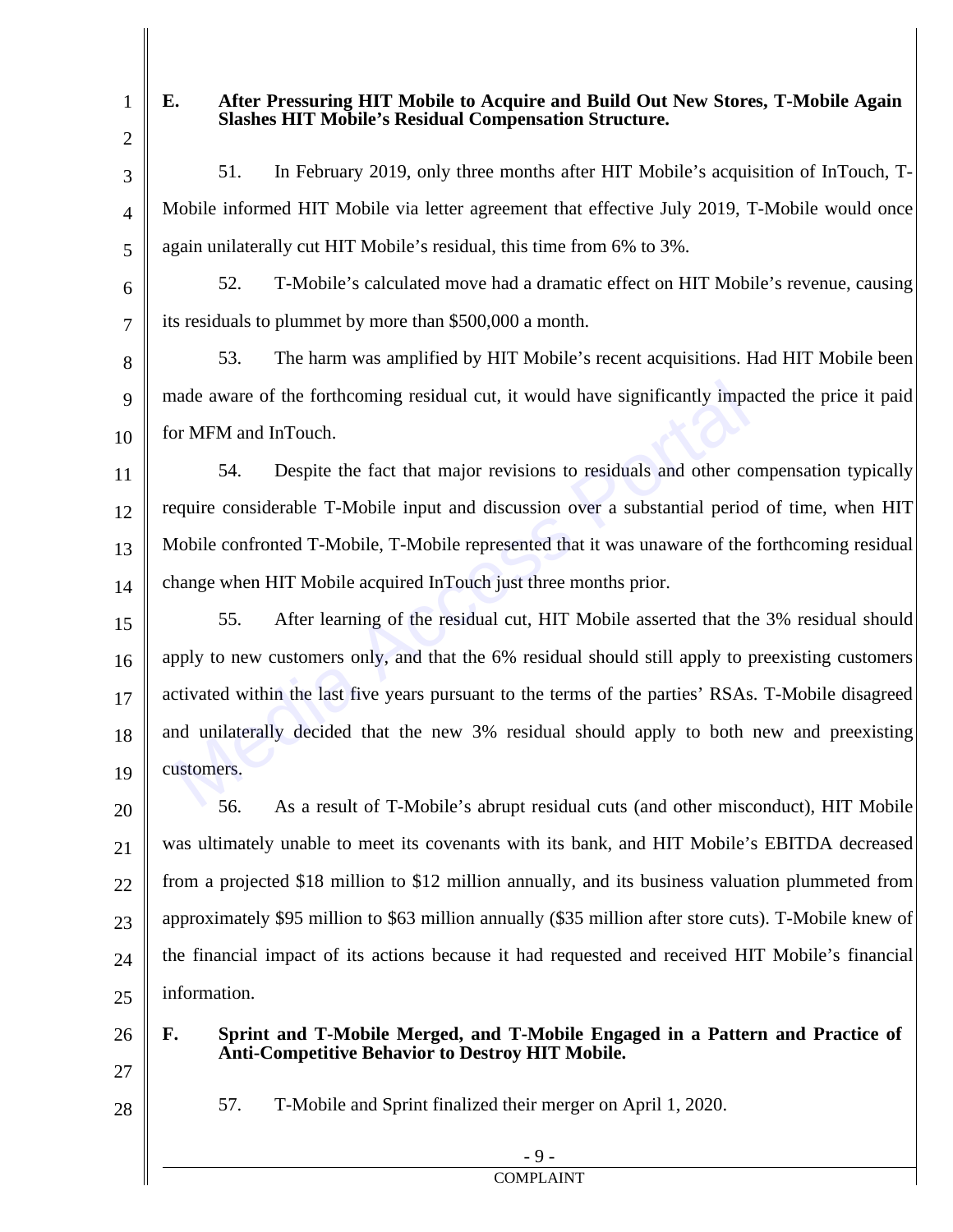1 2 3 58. Shortly after the Sprint-T-Mobile merger, T-Mobile began engaging in a litany of anti-competitive, unfair and deceptive behavior aimed at driving HIT Mobile and retailers out of the marketplace.

4 5 6 7 59. In May 2020, T-Mobile again pressured HIT Mobile to enter into an Amendment to the prior Retailer Services Agreements. HIT Mobile still had three years left on its existing RSA, and it was unfair for T-Mobile to force a new amendment. As it turned out, T-Mobile wanted the Amendment only so it could disadvantage HIT Mobile by misapplying the terms of the new RSA.

8 9 10 11 12 13 14 60. The 2020 RSA included numerous onerous terms, including a provision that T-Mobile has misinterpreted to allow it to impose rounds of store closures for any reason with 120 days' notice. The plain language, purpose, and intent of the provision, which refers to closure of "a Location," was to allow for one-off closings of stores that were not performing well or were inconvenient to operate. However, T-Mobile has adopted an untenable and unethical interpretation of the provision, namely, that T-Mobile could make rounds of closures under the provision for T-Mobile's sole benefit. No rational or fair person could interpret the RSAs this way. Mobile has misinterpreted to allow it to impose rounds of store closures for<br>ays' notice. The plain language, purpose, and intent of the provision, which is<br>ocation," was to allow for one-off closings of stores that were n

15 16 17 18 61. Growth was entirely in the hands of T-Mobile, which gave itself sole discretion to approve or reject new store locations as well as the renewal of any existing store locations. In essence, the provision tied HIT Mobile's future to T-Mobile's commitment to act in good faith and deal fairly with HIT Mobile.

19 20 21 22 23 62. HIT Mobile had no choice but to accept the new contract. Because of the expansion T-Mobile had demanded, HIT Mobile had taken on significant debt and had exposure on its bank notes that exceeded the term of its existing RSA. T-Mobile told HIT Mobile that, if it did not execute the new contract, it would not renew its existing contract, forcing HIT Mobile into financial ruin.

24 25 26 27 28 63. On or about October 6, 2020 representatives from T-Mobile met with HIT Mobile to present T-Mobile's post-merger dealer strategy as it pertained to HIT Mobile. In the presentation, T-Mobile announced it would close 15 of HIT Mobile's 83 store locations. Those 15 stores were high-performing locations that represented nearly 50 percent of HIT Mobile's net income. HIT Mobile was given no input into the future of its business.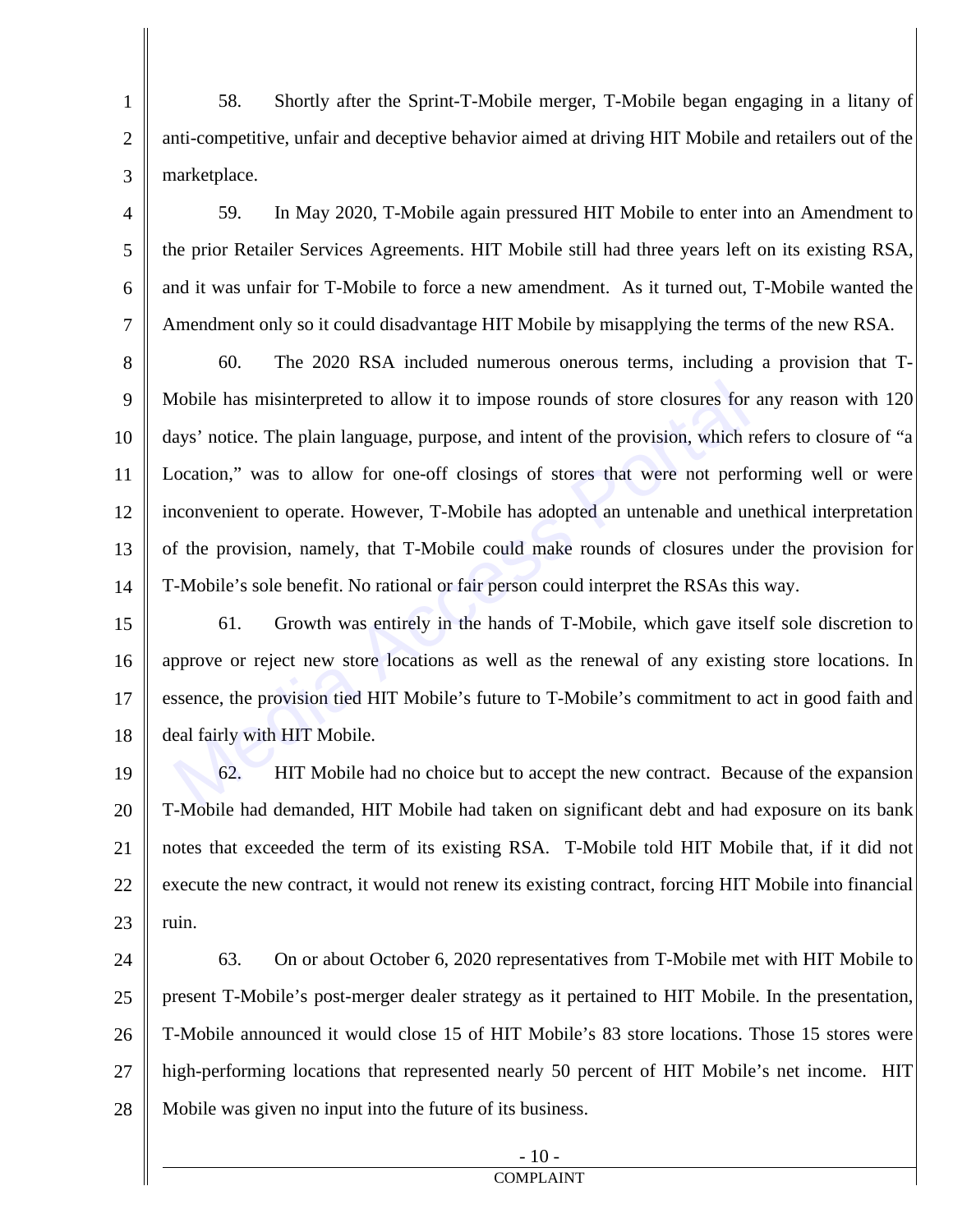1 2 3 4 5 6 64. The closures were designed to benefit T-Mobile's corporate stores at the expense of its dealer-owned stores. When T-Mobile decided to close HIT Mobile's high performing store in Long Beach, CA, HIT Mobile asked its account manager for justification. The account manager sent HIT Mobile a text message from his superior showing the ring of T-Mobile corporate stores around HIT Mobile's store, explaining that T-Mobile was closing stores to move traffic to its core, corporate-owned stores.

7 8 9 10 11 65. As a result of those store closures, HIT Mobile's EBITDA sank to approximately \$7 million, , which is lower than HIT Mobile's initial 2017 EBITDA *before* T-Mobile pressured HIT Mobile to rapidly expand its number of locations and take on over \$21 million in debt relating to the acquisitions of MFM and InTouch. Because of T-Mobile's efforts to reduce compensation and close stores, HIT Mobile's valuation had sunk from a peak of \$95 million to only \$35 million.

12 13 14 15 16 66. T-Mobile also refused to approve HIT Mobile's requests to acquire new store locations, under the guise of a purported company-wide acquisition freeze. Upon information and belief, however, T-Mobile continued approving substantially similar acquisition requests by T-Mobile-favored retailers and continued opening new T-Mobile-owned corporate stores in close proximity to HIT Mobile's locations. IIT Mobile to rapidly expand its number of locations and take on over \$21 m<br>
2. The acquisitions of MFM and InTouch. Because of T-Mobile's efforts to<br>
2. The acquisitions of MFM and InTouch. Because of T-Mobile's efforts t

17 18 19 20 21 67. Moreover, when the supposed acquisition freeze was over, T-Mobile continued to ignore or push off HIT Mobile's requests for location and acquisition approval, despite continuing to approve acquisitions for favored dealers and opening new T-Mobile-owned corporate stores. In short, T-Mobile not only reduced HIT Mobile's size but also prevented it from recovering while supporting the growth of preferred T-Mobile dealers.

22 23 24 68. Finally, T-Mobile inequitably determined chargebacks and took an inordinate amount of time to resolve chargeback issues, which hamstrung HIT Mobile's ability to accurately document/forecast cash flow.

25 26 27 28 69. In short, relying on the RSAs (which it coerced and fraudulently induced HIT Mobile to sign), T-Mobile eliminated HIT Mobile's stores while simultaneously prohibiting HIT Mobile from opening new locations (because T-Mobile withheld its approval) or opening stores for a competing carrier (because the fraudulently induced RSAs prohibited competition in any form).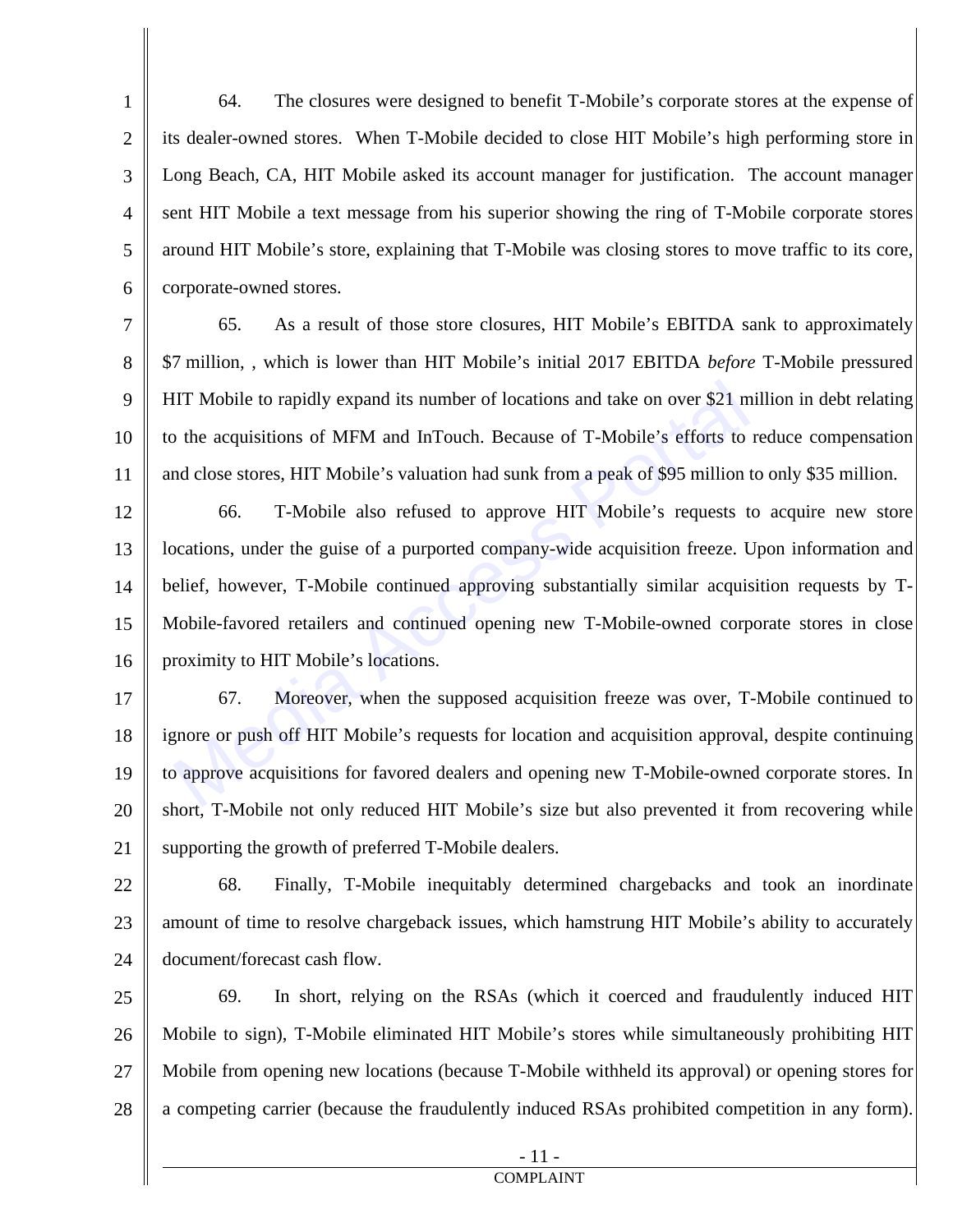1 2 3 4 5 6 7 Consistent with its intent and design, T-Mobile's anti-competitive, unfair, and deceptive conduct also ensured that HIT Mobile's remaining stores could not operate at the levels they did prior to the merger. 70. In other words, HIT Mobile built T-Mobile's ship for them in the Southern California Hispanic community via a series of expansions and acquisitions, and T-Mobile repaid HIT Mobile by stealing the ship away and leaving HIT Mobile saddled in debt. **G. T-Mobile's Unlawful Conduct Forced HIT Mobile to Exit a Business in Which it Had** 

8

**Flourished For Over 12 Years and to Sign a Punitive and Unenforceable Release.** 

9 10 11 71. Before they were forced to do business with T-Mobile, HIT Mobile's principals intended to either maintain HIT Mobile as a closely-held business or to grow the business and sell it for a profit. T-Mobile ruined either path for HIT Mobile's future.

12 13 14 72. Once it became clear that T-Mobile's actions would make it virtually impossible for HIT Mobile to survive, HIT Mobile had little choice but to exit the marketplace and sell its remaining business.

15 16 17 18 73. Even at this stage, T-Mobile tied HIT Mobile's hands: HIT Mobile could only sell to T-Mobile-approved buyers. Upon information and belief, T-Mobile encouraged specific buyers to acquire HIT Mobile's assets by representing they could do so at a far lower price than those assets were worth based on T-Mobile's conduct towards HIT Mobile. 71. Before they were forced to do business with T-Mobile, HIT then the control to either maintain HIT Mobile as a closely-held business or to grow that a profit. T-Mobile ruined either path for HIT Mobile's future.<br>T2. Onc

19 20 21 22 23 74. HIT Mobile originally had over 7 offers north of \$40 million dollars. But following a meeting of the T-Mobile "Star Council," a group of top dealers, all but two of the dealers backed out. And the two that remained significantly reduced their offers. HIT Mobile believes and is informed that, during that meeting, T-Mobile warned its favored dealers about upcoming store closures and residual cuts.

24

25

75. On November 1, 2021, T-Mobile and a buyer ("the Buyer") executed an Asset Purchase Agreement for HIT Mobile's Assets (the "APA").

26 27 28 76. T-Mobile approved the APA verbally and by email, and in reliance on these approvals, HIT Mobile made extensive employee terminations or transitions and lease arrangements to comply with its responsibilities and obligations under the APA.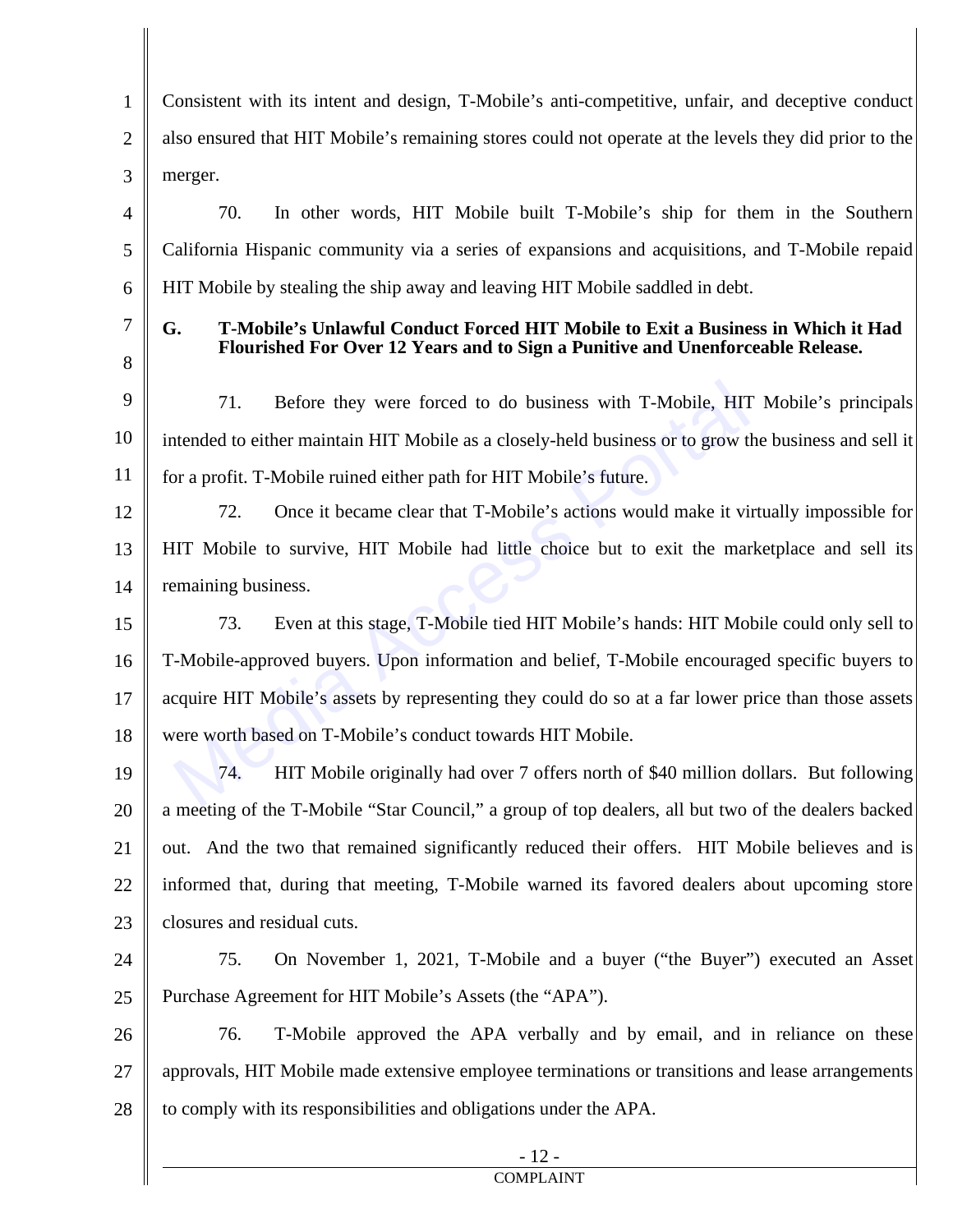1 2 3 4 5 77. Less than one week before the buyer was supposed to take over HIT Mobile's business, T-Mobile required HIT Mobile to sign an Assignment and Assumption Agreement (the "Assignment"), which purported to include a putative general release of claims by HIT Mobile. Although HIT Mobile did not want to sign the release – especially after T-Mobile rejected its demand for carve outs – because of the timing, it was left with no choice.

6 7 8 9 10 11 78. Because T-Mobile acquired the putative releases in the RSAs and the Assignment through unlawful coercion and duress it imposed on HIT Mobile, it is unenforceable. The terms of the RSAs precluded T-Mobile from unreasonably withholding its consent to the APA based on its desire for a release. T-Mobile waited until the eleventh hour before the closing to demand HIT Mobile sign a putative release, knowing full well that HIT Mobile could not afford to delay the closing while it challenged T-Mobile's improper demand for a release.

12 13 14 15 16 17 18 79. T-Mobile's modus operandi was to (1) first verbally approve dealers' sale of assets, like it did with HIT Mobile, and (2) wait until the last minute to spring the putative release as a condition of T-Mobile's acceptance, at which point T-Mobile knew HIT Mobile would be in no position to stop the sale because it had made extensive final decisions such as employee terminations or transitions and lease arrangements, and HIT Mobile would face a buyer who had rights against it if it halted the transaction. HIT Mobile's choices were either insolvency or folding to T-Mobile's unconscionable demands. esire for a release. T-Mobile waited until the eleventh hour before the ck<br>dobile sign a putative release, knowing full well that HIT Mobile could no<br>losing while it challenged T-Mobile's improper demand for a release.<br>79.

19 20 21 22 23 24 25 26 80. T-Mobile also induced the putative releases by fraud. T-Mobile concealed its true intentions regarding store closures, lease renewals, growth, and support from the outset. Then, after intentionally devastating the businesses of dealers like HIT Mobile, T-Mobile fraudulently represented it had approved the dealers' sales of their remaining assets to another T-Mobile dealer but knew it intended to threaten to retract its approval at the last minute unless HIT Mobile supposedly released all claims against T-Mobile. In short, T-Mobile acquired the release through unfair and deceptive practices, improper coercion and fraud, and without giving valid consideration, which renders the release void as a matter of law.

27

81. The putative releases also violate franchise law.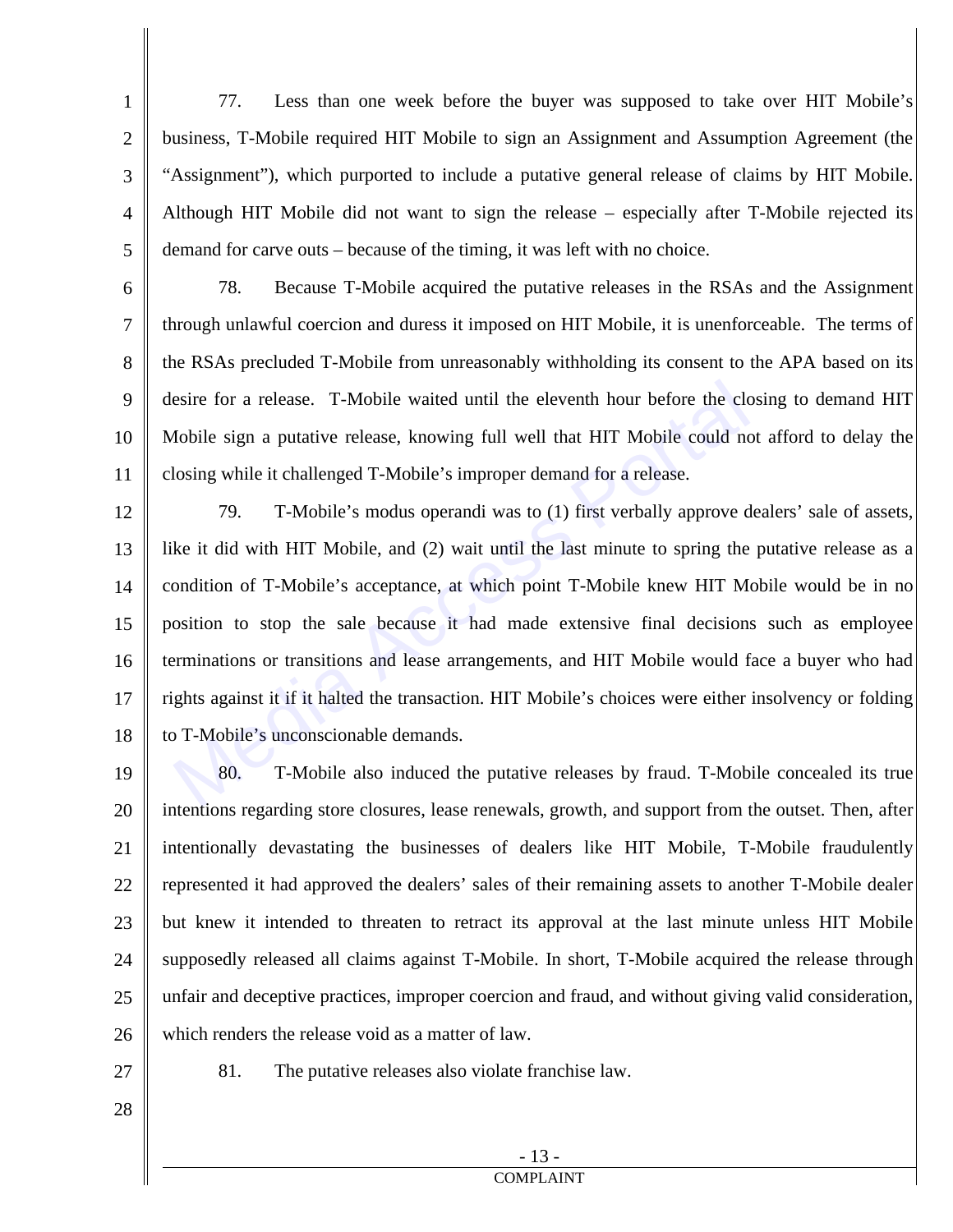16

# **H. T-Mobile Continued to Harm HIT Mobile, Even After It Ceased Being a T-Mobile Dealer.**

- 3 4 5 82. Pursuant to Section 2.3 of the APA, which T-Mobile approved, T-Mobile was required to promptly pay HIT Mobile's October 2021 commissions to the Buyer, and the Buyer is required to transfer that amount to T-Mobile.
- 6 7 8 9 83. HIT Mobile's commissions for the month of October 2021 should have been between \$4.1-4.3 million, including commission, spiffs, residuals, and TOC payments. But to punish HIT Mobile, T-Mobile deliberately deflated the amount it claims HIT Mobile is owed for that month, initially claiming that HIT Mobile was only owed \$2.7 million.
- 10 11 12 84. T-Mobile only paid the amounts owed after receiving a letter from counsel and from the Latin Business Association, which threatened to hold a press conference to publicize T-Mobile's mistreatment of one of its elite members.
- 13 14 85. In addition, T-Mobile is still withholding the following categories of commission payments to HIT Mobile:
	- i. a minimum of \$75,265.52 in missing commission payments due to low payout across existing stores for October 2021;
- 17 18 19 ii. \$165,797.09 in base and accessory commission for five profitable stores that were open for the majority of October 2021 before T-Mobile forced their closure; nat month, initially claiming that HIT Mobile was only owed \$2.7 million.<br>
84. T-Mobile only paid the amounts owed after receiving a letter five Latin Business Association, which threatened to hold a press conference to hi
- 20 21 86. HIT Mobile put T-Mobile on notice of these payment discrepancies in a letter dated November 30, 2021.
- 22 23 87. T-Mobile's unjustified refusal to make full commission payments to HIT Mobile for October 2021 constitutes a breach of the RSAs between T-Mobile and HIT Mobile.

24 25 26 88. T-Mobile's actions particularly caused harm to HIT Mobile's former employees, depriving them of timely commissions payments owed for October 2021 that they should have received during the holiday season.

27 28 89. T-Mobile also has created unreasonable lease payment exposure for HIT Mobile when it ceased making rent allowances to HIT Mobile for closed stores.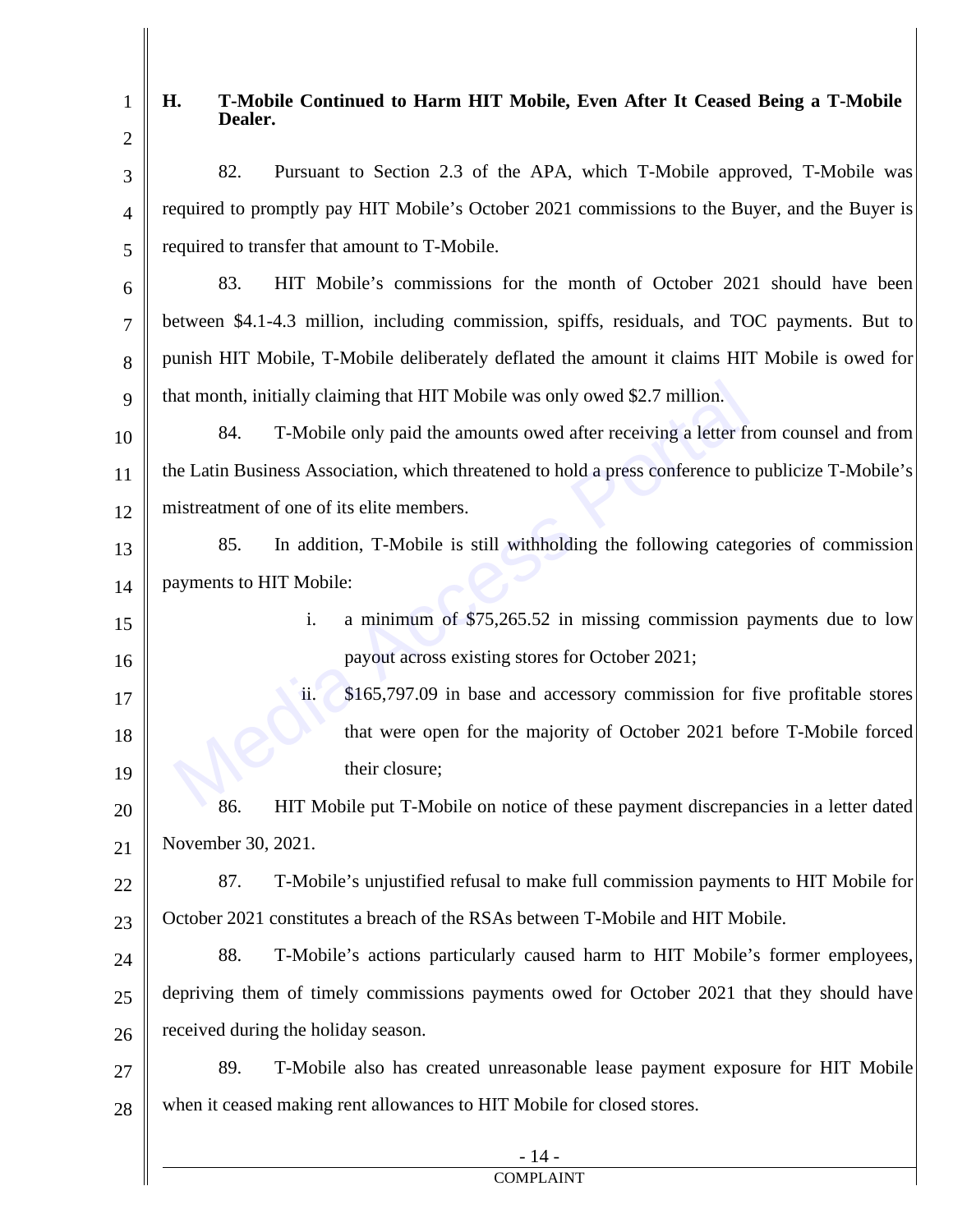| $\mathbf{1}$   | 90.<br>HIT Mobile recently received a rent payment lawsuit for the landlord of its former            |
|----------------|------------------------------------------------------------------------------------------------------|
| $\overline{2}$ | Riverside location.<br>T-Mobile mandated the closure of the store with three-and-a-half years        |
| 3              | remaining on the lease, but T-Mobile would commit to paying only two years of the remaining rent     |
| $\overline{4}$ | on a monthly basis. However, T-Mobile ceased making the payments once HIT-Mobile sold to the         |
| 5              | Buyer, thereby subjecting HIT Mobile to suit.                                                        |
| 6              | T-Mobile Maintained a Mislabeled Franchise Arrangement with HIT Mobile.<br>I.                        |
| 7              | 91.<br>T-Mobile's relationship with HIT Mobile was a mislabeled franchise relationship.              |
| 8              | 92.<br>T-Mobile's Agreement with HIT Mobile included a false statement that the                      |
| 9              | relationship was not a franchise.                                                                    |
| 10             | T-Mobile engaged in unlawful conduct directed at HIT Mobile that violated<br>93.                     |
| 11             | applicable franchise law.                                                                            |
| 12             | T-Mobile granted HIT Mobile and its locations the right to offer, sell, or distribute<br>94.         |
| 13             | goods and services - specifically, T-Mobile wireless services and associated cellular phone products |
| 14             | - under a marketing plan or system prescribed in substantial part by T-Mobile.                       |
| 15             | That marketing plan included, without limitation, sales of T-Mobile-branded goods<br>95.             |
| 16             | and services through a network of independent authorized retailers, including HIT Mobile, to create  |
| 17             | a distribution grid for T-Mobile. HIT Mobile and other dealers were required to invest and take on   |
| 18             | substantial risk to commit them to the retailer and distribution programs established by T-Mobile.   |
| 19             | HIT Mobile's operation was substantially associated with the trademarks, service<br>96.              |
| 20             | marks, trade names, advertising, or other commercial symbols designating, owned by, or licensed      |
| 21             | by T-Mobile and its affiliates. Indeed, to a customer visiting an HIT Mobile store, the store        |
| 22             | appeared to be a T-Mobile-owned store because of the extensive T-Mobile signage and logos            |
| 23             | appearing on the employee uniforms -- all of which were mandated by T-Mobile.                        |
| 24             | HIT Mobile was required to pay to T-Mobile, directly or indirectly, franchise fees.<br>97.           |
| 25             | Those fees included, without limitation:                                                             |
| 26             | withholding substantial CSAs that HIT Mobile was entitled to be paid as a<br>a.                      |
| 27             | condition of doing business with T-Mobile;                                                           |
| 28             |                                                                                                      |
|                | $-15-$                                                                                               |
|                | <b>COMPLAINT</b>                                                                                     |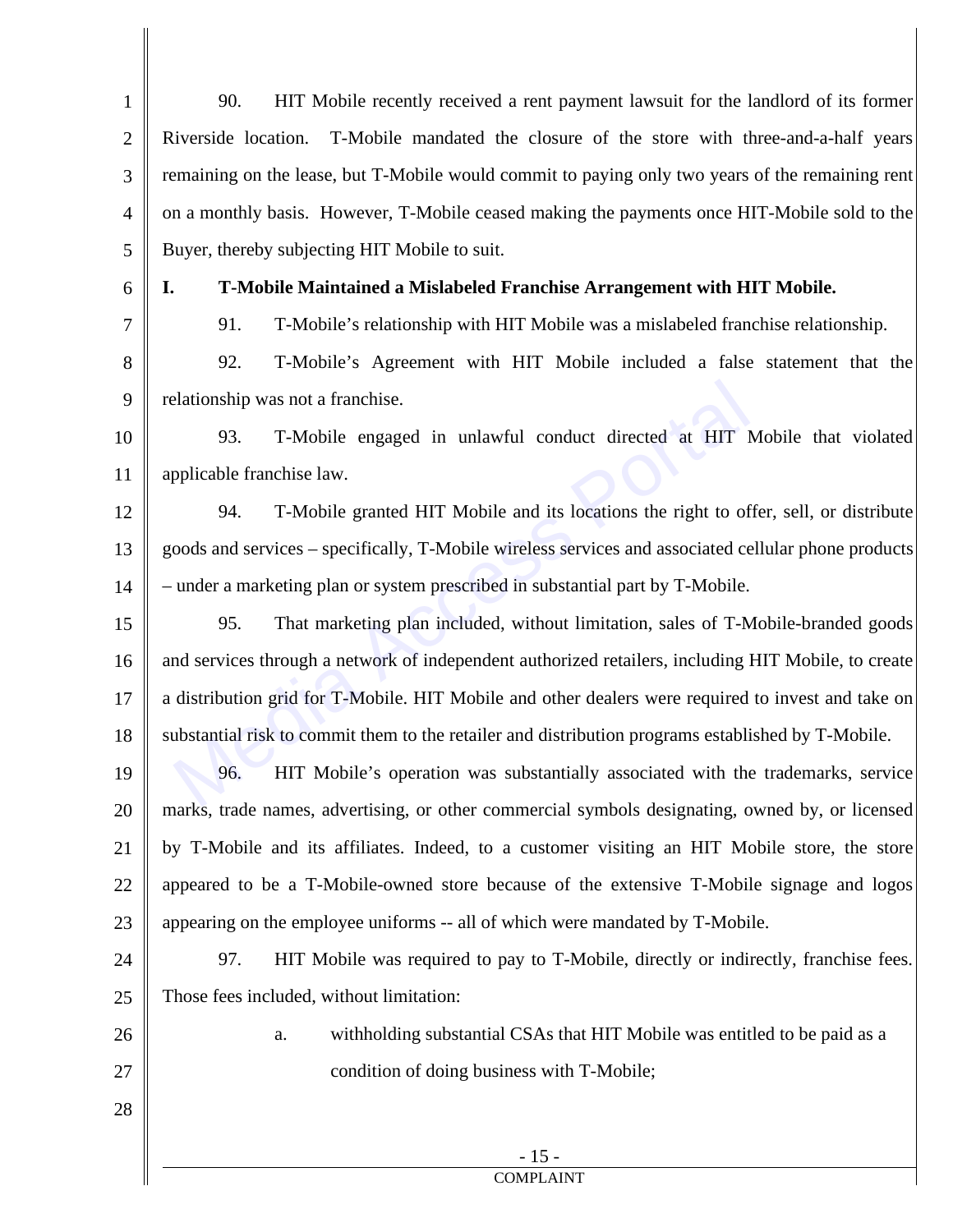| $\mathbf{1}$   | deducting, as a fee, a percentage of HIT Mobile's commissions to pay for<br>$\mathbf b$ .      |
|----------------|------------------------------------------------------------------------------------------------|
| $\overline{2}$ | future inventory and holding those commissions in T-Mobile's possession;                       |
| 3              | improper and unauthorized chargebacks against HIT Mobile's commissions<br>c.                   |
| $\overline{4}$ | due from T-Mobile;                                                                             |
| 5              | d.<br>the forced-purchase of furniture, uniforms, services, phones, and accessories            |
| 6              | from T-Mobile-selected vendors, who provided the goods and services to                         |
| $\overline{7}$ | HIT Mobile at a substantial mark-up that was directly passed on to                             |
| 8              | T-Mobile;                                                                                      |
| 9              | the assessment of charges labeled as "penalties" or "fines" for items such as<br>e.            |
| 10             | missed training for employees, staff shortages, or findings in audits                          |
| 11             | conducted by or on behalf of T-Mobile;                                                         |
| 12             | f.<br>the required surrender of returned phones to T-Mobile without any refund to              |
| 13             | HIT Mobile for any portion of the phones;                                                      |
| 14             | T-Mobile's receipt of funds from vendors in return for allowing those<br>g.                    |
| 15             | vendors to advertise in HIT Mobile's stores;                                                   |
| 16             | h.<br>charges for HIT Mobile's sales of accessories (which did not reflect mere                |
| 17             | wholesale sales of accessories to HIT Mobile by T-Mobile at wholesale);                        |
| 18             | markups on shipping fees; and<br>$i$ .                                                         |
| 19             | backend charges for co-op parts.<br>j.                                                         |
| 20             | 98.<br>T-Mobile failed to properly register as required for franchise relationships and        |
| 21             | abused its franchise relationship with HIT Mobile. Further, T-Mobile unlawfully terminated its |
| 22             | franchise with HIT Mobile.                                                                     |
| 23             | <b>CAUSES OF ACTION</b>                                                                        |
| 24             | FIRST CAUSE OF ACTION: FRAUD AND FRAUDULENT INDUCEMENT                                         |
| 25             | 99.<br>HIT Mobile re-alleges, as if fully set forth herein, each and every allegation          |
| 26             | contained in the preceding paragraphs.                                                         |
| 27             | 100.<br>T-Mobile fraudulently concealed its plans to massively cut HIT Mobile's number of      |
| 28             | locations, suppress its ability to succeed, and stifle its growth.                             |
|                | $-16-$<br><b>COMPLAINT</b>                                                                     |

 $\mathsf{l}$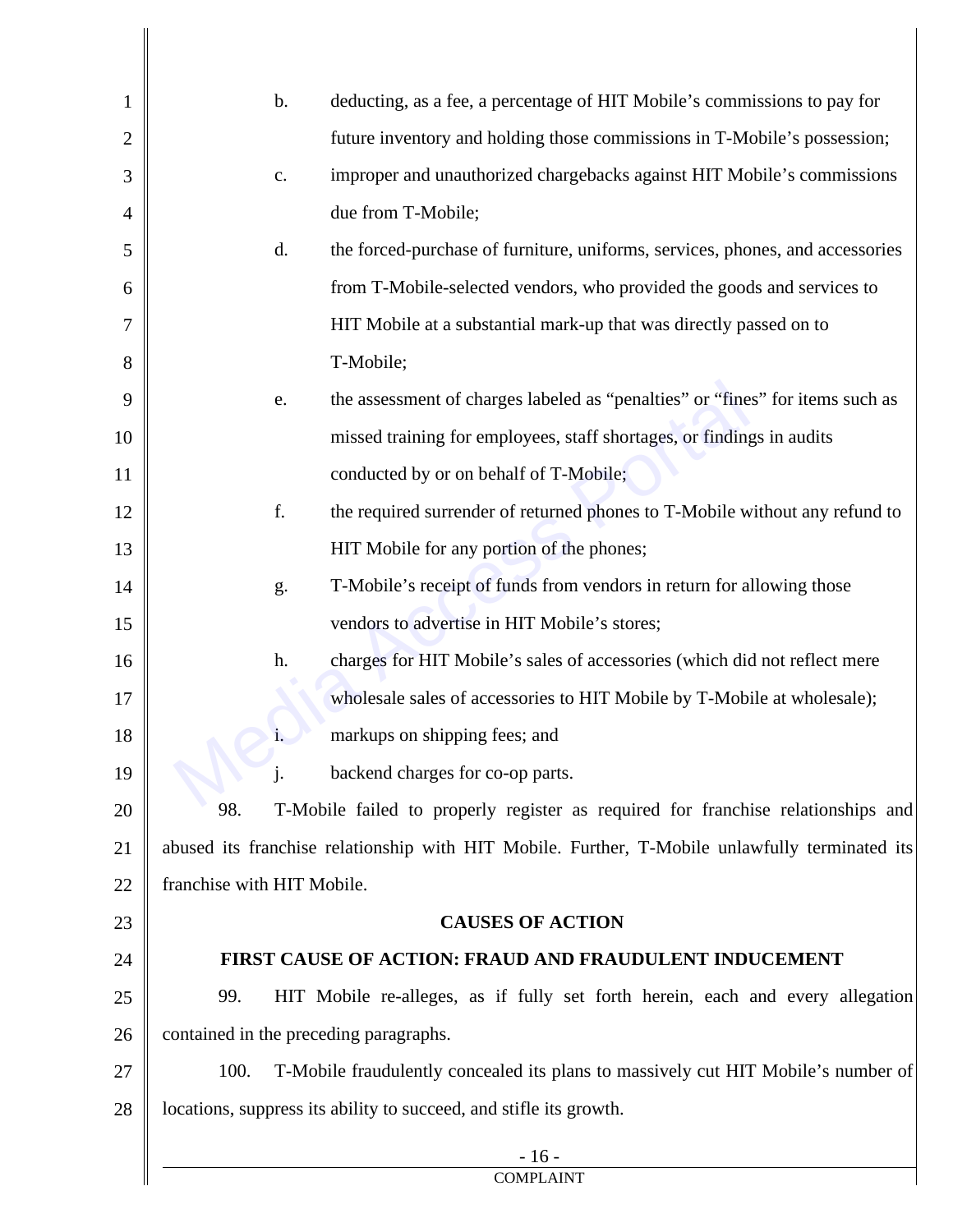| $\mathbf{1}$   | T-Mobile also concealed its plans to cut HIT Mobile's residuals from 6% to 3%<br>101.             |  |
|----------------|---------------------------------------------------------------------------------------------------|--|
| $\mathfrak{2}$ | effective July 2019.                                                                              |  |
| 3              | These representations and concealments were material and false.<br>102.                           |  |
| $\overline{4}$ | 103.<br>T-Mobile knew that it intended to close far more of HIT Mobile's stores that it           |  |
| 5              | represented, and that it intended to reduce HIT Mobile's residuals.                               |  |
| 6              | T-Mobile concealed these material facts with the intent to deceive HIT Mobile,<br>104.            |  |
| $\tau$         | including as a material inducement to HIT Mobile to enter into the RSAs.                          |  |
| 8              | HIT Mobile was deceived by and relied on the misrepresentations and concealments.<br>105.         |  |
| 9              | 106.<br>In reliance on T-Mobile's concealment of its plans to close additional stores, T-         |  |
| 10             | Mobile entered into the RSAs and the InTouch and MFM acquisitions.                                |  |
| 11             | In reliance on T-Mobile's concealment of its plan to cut HIT Mobile's residuals from<br>107.      |  |
| 12             | 6% to 3%, T-Mobile engaged in a growth strategy, including by acquiring InTouch and MFM at the    |  |
| 13             | pre-reduction price.                                                                              |  |
| 14             | HIT Mobile could not have learned the true facts through reasonable diligence, and<br>108.        |  |
| 15             | as a result, its reliance on T-Mobile's misrepresentations was justified and reasonable.          |  |
| 16             | As a direct and proximate result of T-Mobile's fraudulent misrepresentations and<br>109.          |  |
| 17             | concealments, HIT Mobile has suffered damages in an amount to be determined at trial, but         |  |
| 18             | certainly in excess of \$60 million.                                                              |  |
| 19             | SECOND CAUSE OF ACTION: NEGLIGENT MISREPRESENTATION<br>(IN THE ALTERNATIVE)                       |  |
| 20             |                                                                                                   |  |
| 21             | HIT Mobile re-alleges, as if fully set forth herein, each and every allegation<br>110.            |  |
| 22             | contained in the preceding paragraphs.                                                            |  |
| 23             | HIT Mobile pleads negligent misrepresentation in the alternative to fraud and<br>111.             |  |
| 24             | fraudulent inducement.                                                                            |  |
| 25             | As alleged herein, T-Mobile supplied misinformation (by direct statement and<br>112.              |  |
| 26             | concealment that misled HIT Mobile concerning the nature of the T-Mobile-HIT Mobile               |  |
| 27             | relationship), including regarding future growth, store closures, and compensation changes, which |  |
| 28             | information was material, false, and misleading.                                                  |  |
|                | $-17-$<br><b>COMPLAINT</b>                                                                        |  |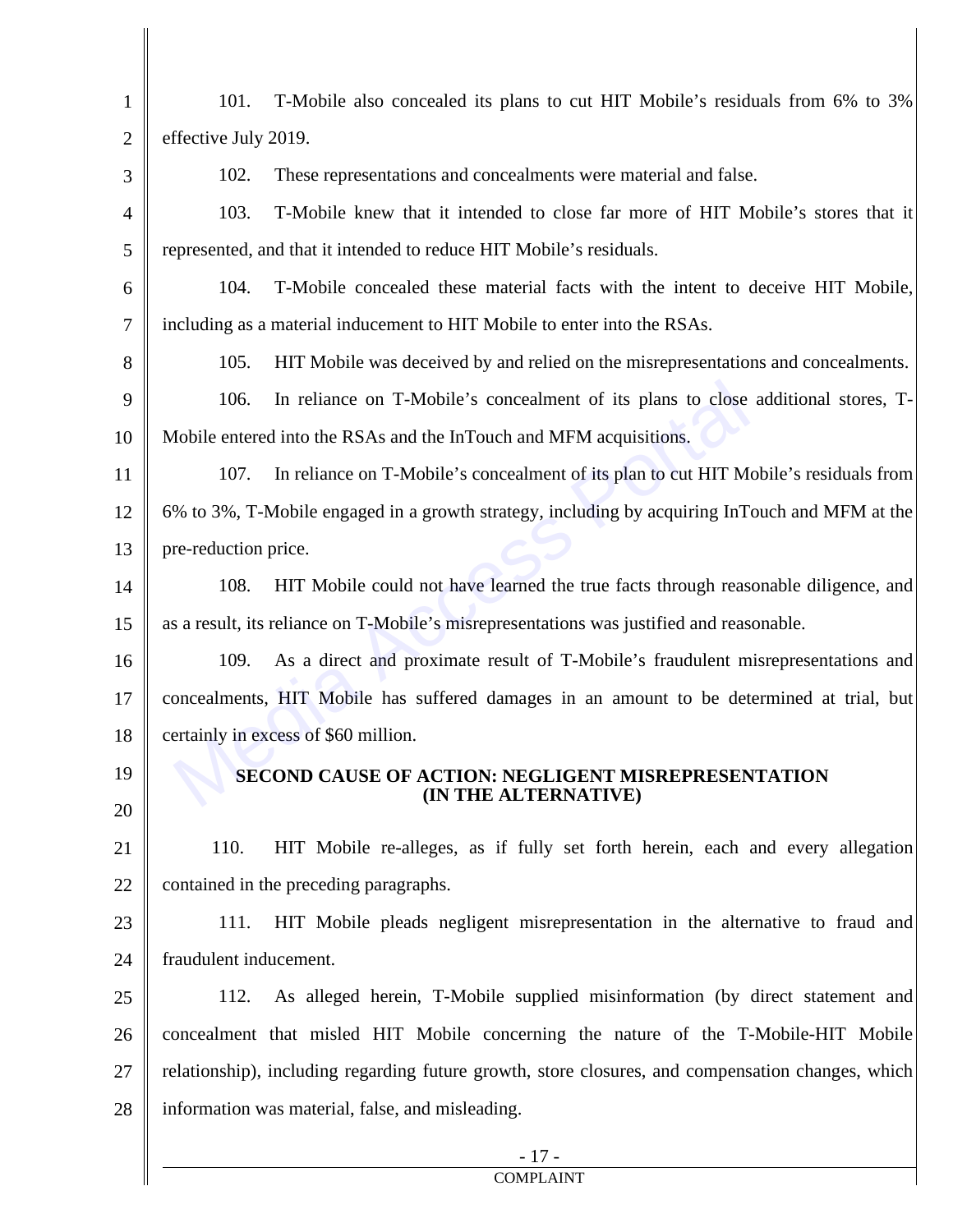| $\mathbf{1}$   | 113.                       | T-Mobile knew that supplying this information to HIT Mobile would induce HIT                  |
|----------------|----------------------------|-----------------------------------------------------------------------------------------------|
| $\overline{2}$ |                            | Mobile to acquire InTouch and MFM at the pre-reduction price and to execute the RSA           |
| 3              |                            | Agreement, and in supplying this information T-Mobile intended to induce HIT Mobile to do so. |
| $\overline{4}$ | 114.                       | T-Mobile was negligent in obtaining and communicating this false information to               |
| 5              | HIT Mobile.                |                                                                                               |
| 6              | 115.                       | HIT Mobile reasonably relied on this false information in deciding whether to                 |
| $\tau$         |                            | execute the RSAs and acquire InTouch and MFM at a premium price.                              |
| 8              | 116.                       | T-Mobile's false information proximately caused damages to HIT Mobile.                        |
| 9              | 117.                       | As a result of T-Mobile's negligent misrepresentations, HIT Mobile has suffered               |
| 10             |                            | damages in an amount to be determined at trial, but certainly in excess of \$60 million.      |
| 11             |                            | THIRD CLAIM FOR RELIEF: VIOLATION OF CALIFORNIA UNFAIR PRACTICES                              |
| 12             |                            | ACT, CAL. CORP. CODE §17200, ET SEQ.                                                          |
| 13             | 118.                       | HIT Mobile re-alleges, as if fully set forth herein, the allegations set forth above.         |
| 14             | 119.                       | T-Mobile was and is a "person" as defined in Cal. Corp. Code §17201.                          |
| 15             | 120.                       | By engaging in the practices described herein, T-Mobile has engaged in in unfair              |
| 16             |                            | competition, as defined by Business & Professions Code Section 17200 including, without       |
| 17             | limitation, the following: |                                                                                               |
| 18             |                            | Making false representations to induce HIT Mobile to sign the RSAs and<br>a.                  |
| 19             |                            | coercing HIT Mobile to do so or else forego the ability to sell goods or                      |
| 20             |                            | services or to profit from the merger;                                                        |
| 21             |                            | b.<br>Making false representations that, if HIT Mobile signed the 2020 RSA, it                |
| 22             |                            | would do more business in six months than it normally did in twelve months                    |
| 23             |                            | and it would forgo that compensation if it did not sign;                                      |
| 24             |                            | Engaging in anti-competitive conduct to disadvantage and drive HIT Mobile<br>$\mathbf{c}$ .   |
| 25             |                            | out of the marketplace;                                                                       |
| 26             |                            | d.<br>Weaponizing the commercial relationship by misapplying contractual terms                |
| 27             |                            | to contrary to the language and spirit of the contracts to cheat HIT Mobile,                  |
| 28             |                            | suppress it, and effectively drive it out of business;                                        |
|                |                            | $-18-$<br><b>COMPLAINT</b>                                                                    |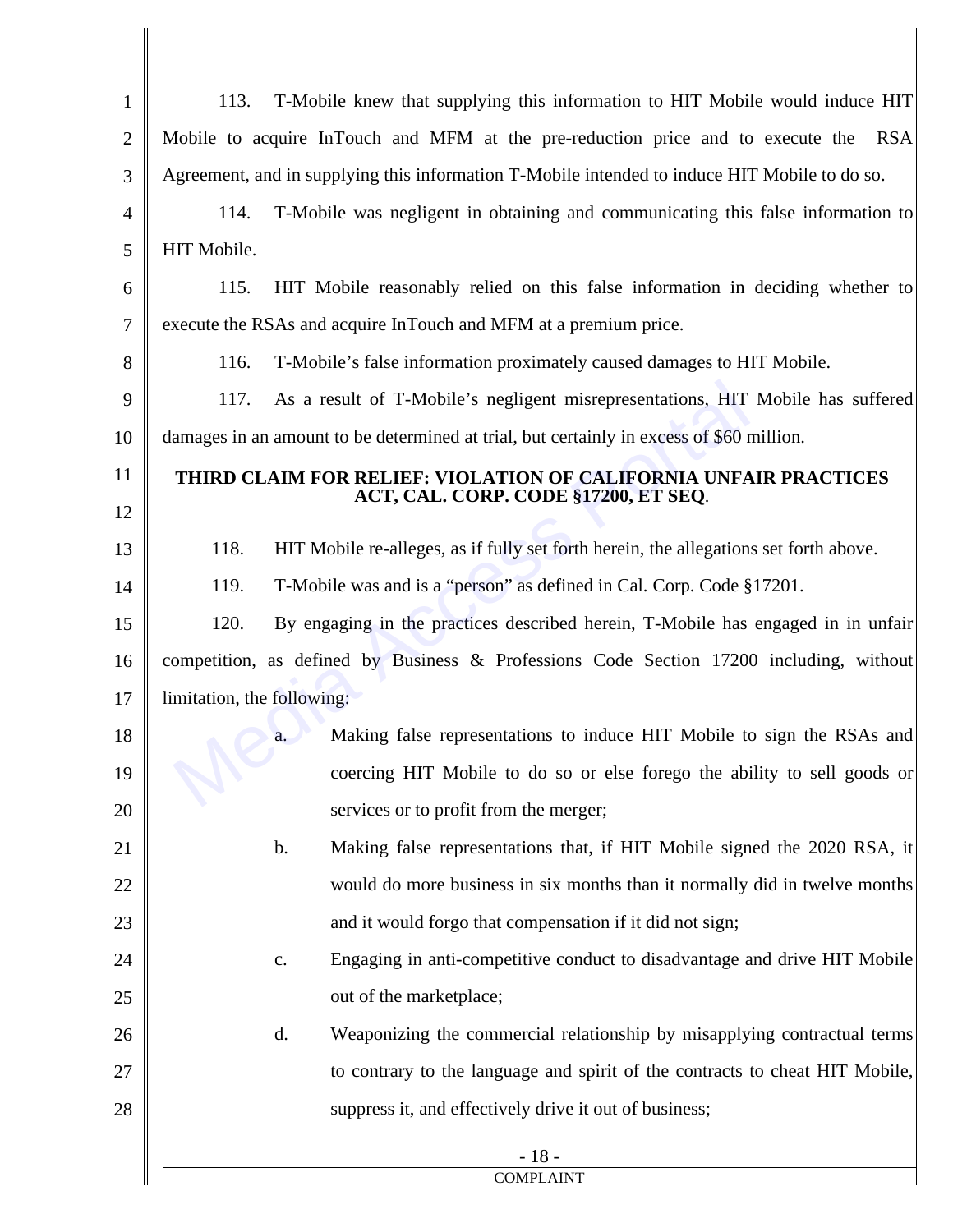| $\mathbf{1}$   |      | Representing in the RSAs that no franchise relationship was be created but in<br>e.                     |
|----------------|------|---------------------------------------------------------------------------------------------------------|
| $\overline{2}$ |      | fact, creating such a franchise relationship abusing HIT Mobile as a                                    |
| 3              |      | franchisee; and                                                                                         |
| 4              |      | f.<br>Converting payments due to HIT Mobile for, among other things,                                    |
| 5              |      | commissions and rent following the same to the Buyer.                                                   |
| 6              | 121. | T-Mobile's actions were unlawful, unfair, and fraudulent and deceptive trade                            |
| $\tau$         |      | practices affecting trade and/or commerce given that it is engaged in the sale of assets, services, and |
| 8              |      | commerce that directly affect consumers.                                                                |
| 9              | 122. | T-Mobile's unfair and deceptive trade practices affect the public because it:                           |
| 10             |      | committed its anti-competitive acts in the course of its business;<br>a.                                |
| 11             |      | engaged in a pattern or generalized course of conduct which involved the<br>b.                          |
| 12             |      | intentional devastation of dealers like HIT Mobile and of committing the                                |
| 13             |      | wrongful actions and inactions addressed in this Complaint, which injured                               |
| 14             |      | wireless dealers, employees, and customers;                                                             |
| 15             |      | has shuddered many successful businesses and force them out of the<br>$\mathbf{C}$ .                    |
| 16             |      | marketplace;                                                                                            |
| 17             |      | d.<br>failed to honor the letter and spirit of the representations that it made to                      |
| 18             |      | government authorities to obtain approval of its merger;                                                |
| 19             |      | is likely to continue its unlawful conduct; and<br>e.                                                   |
| 20             |      | f.<br>has negatively impacted a large number of consumers.                                              |
| 21             | 123. | HIT Mobile actually relied on T-Mobile's misrepresentations and omissions and T-                        |
| 22             |      | Mobile's misrepresentations and nondisclosures were an immediate cause of injury to HIT Mobile.         |
| 23             | 124. | T-Mobile's unfair and deceptive conduct is the actual and proximate cause of injury                     |
| 24             |      | to HIT Mobile and has caused financial damages to HIT Mobile in an amount to be determined at           |
| 25             |      | trial, but certainly in excess of \$60 million.                                                         |
| 26             |      |                                                                                                         |
| 27             |      |                                                                                                         |
| 28             |      |                                                                                                         |
|                |      | $-19-$                                                                                                  |
|                |      | <b>COMPLAINT</b>                                                                                        |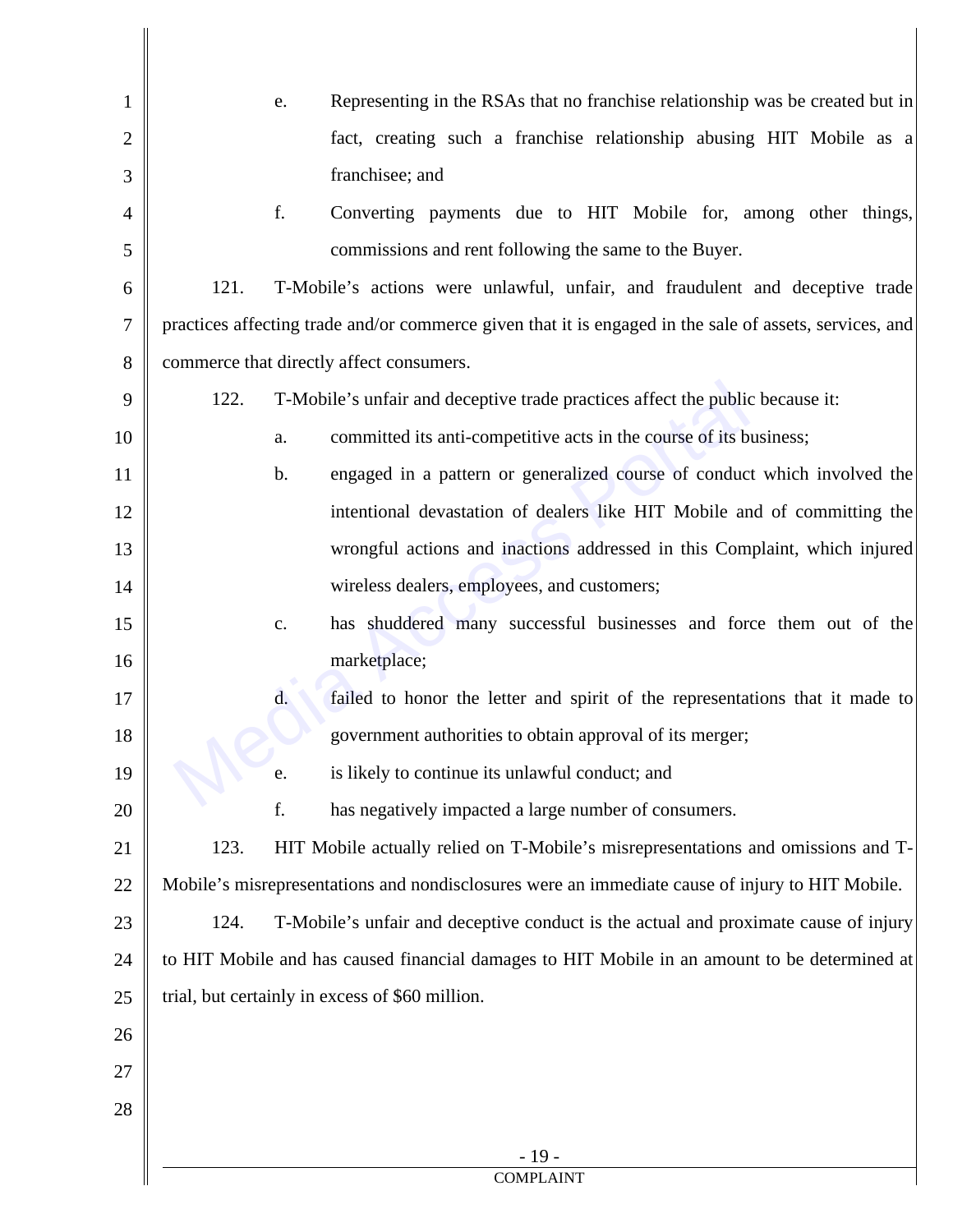| 1<br>2 | <b>FOURTH CAUSE OF ACTION: VIOLATION OF WASHINGTON UNFAIR BUSINESS</b><br>PRACTICES-CONSUMER PROTECTION ACT, RCW §§ 19.86.010 ET SEQ.<br>(IN THE ALTERNATIVE) |
|--------|---------------------------------------------------------------------------------------------------------------------------------------------------------------|
| 3      | 125.<br>HIT Mobile re-alleges, as if fully set forth herein, each and every allegation                                                                        |
| 4      | contained in the preceding paragraphs and in the preceding cause of action.                                                                                   |
| 5      | 126.<br>T-Mobile engaged in unfair and deceptive trade practices including those identified                                                                   |
| 6      | above                                                                                                                                                         |
| 7      | 127.<br>T-Mobile's unfair and deceptive trade practices affect trade and/or commerce given                                                                    |
| 8      | that T-Mobile is engaged in the sale of assets, services, and commerce that directly affect the people                                                        |
| 9      | of Washington state.                                                                                                                                          |
| 10     | 128.<br>T-Mobile's unfair and deceptive trade practices affect the public as outlined above.                                                                  |
| 11     | T-Mobile's unfair and deceptive conduct is the actual and proximate cause of injury<br>129.                                                                   |
| 12     | to HIT Mobile and has caused damages to HIT Mobile in an amount to be determined at trial, but                                                                |
| 13     | certainly in excess of \$60 million.                                                                                                                          |
| 14     | 130.<br>HIT Mobile is entitled to an award of damages caused by T-Mobile's unlawful                                                                           |
| 15     | conduct, including reasonable attorneys' fees and statutory treble damages as provided by RCW                                                                 |
| 16     | 19.86.090.                                                                                                                                                    |
| 17     | FTH CLAIM FOR RELIEF VIOLATION OF CALIFORNIA FRANCHISE                                                                                                        |
| 18     | INVESTMENT LAW, CAL. CORP. CODE §31000, ET SEQ.                                                                                                               |
| 19     | 131.<br>HIT Mobile re-alleges, as if fully set forth herein, the allegations set forth above.                                                                 |
| 20     | 132.<br>T-Mobile is a franchisor and unlawfully sold an unregistered franchise in the State of                                                                |
| 21     | California contrary to Cal. Corp. Code § 31100 and was not exempt from registration requirements.                                                             |
| 22     | 133.<br>HIT Mobile is a franchisee under Cal. Corp. Code § 31006.                                                                                             |
| 23     | T-Mobile's business model and mode of operation is in fact a "franchise" as defined<br>134.                                                                   |
| 24     | in Cal. Corp. Code § 31005 in that:                                                                                                                           |
| 25     | T-Mobile granted HIT Mobile a putative business opportunity to offer, sell,<br>a.                                                                             |
| 26     | and distribute goods and services under pre-designed marketing plans;                                                                                         |
| 27     | the business opportunity was substantially associated with a trademark, trade<br>$\mathbf b$ .                                                                |
| 28     | name, and other commercial symbols owned by T-Mobile; and                                                                                                     |
|        | $-20-$<br><b>COMPLAINT</b>                                                                                                                                    |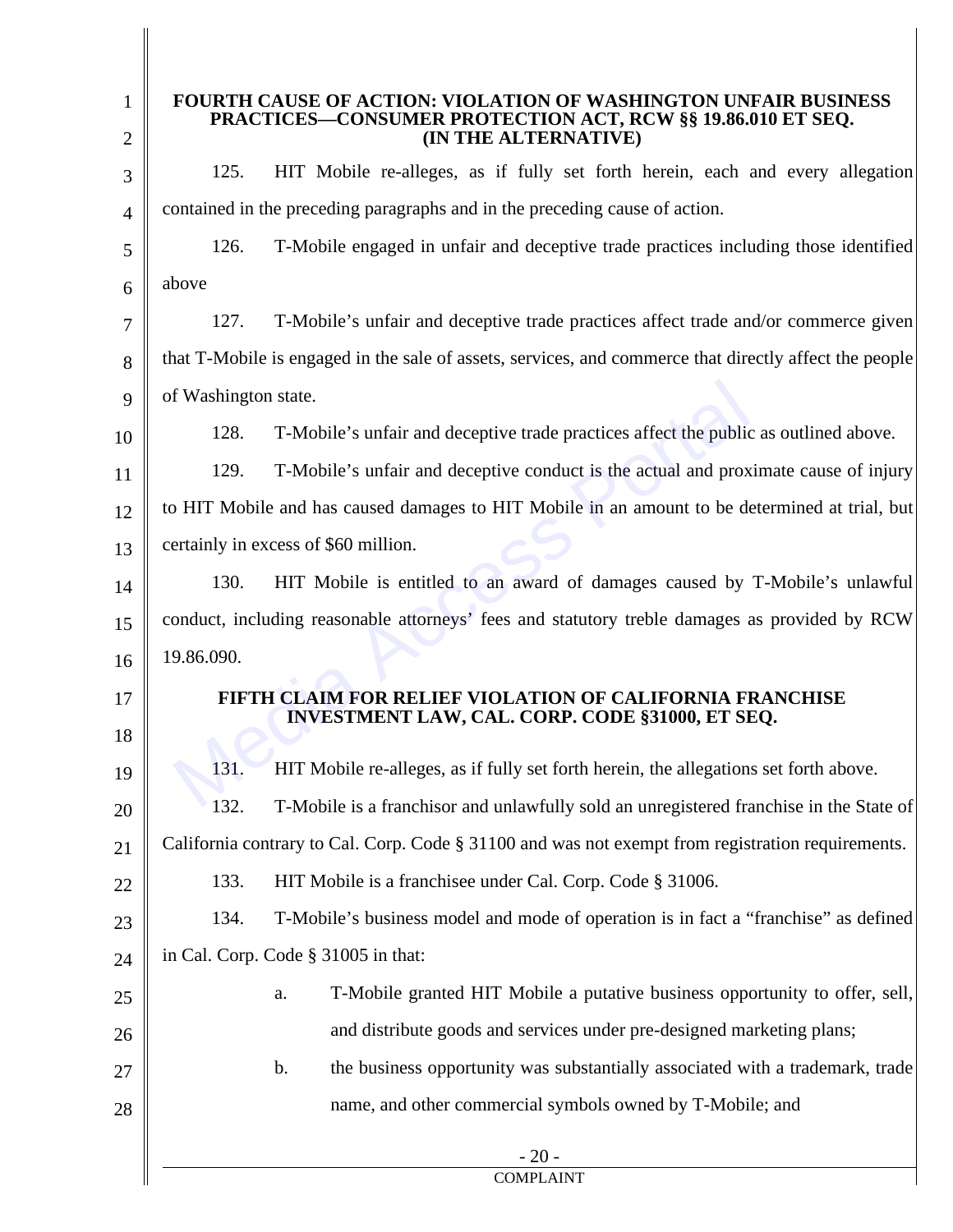| $\mathbf{1}$   | T-Mobile collected disguised franchise fees from HIT Mobile.<br>c.                                  |
|----------------|-----------------------------------------------------------------------------------------------------|
| $\mathfrak{2}$ | 135.<br>T-Mobile violated Cal. Corp. Code § 31201 when it made written and oral                     |
| 3              | communications to HIT Mobile which included untrue statements of material facts and when it         |
| $\overline{4}$ | omitted to state material facts necessary in order to make the statements made, in the light of the |
| 5              | circumstances under which they were made, not misleading.                                           |
| 6              | 136.<br>T-Mobile's violation of Cal. Corp. Code § 31201 is a violation of Cal. Corp. Code §         |
| $\overline{7}$ | 31301 because HIT Mobile relied on T-Mobile's misrepresentations in executing the new T-Mobile      |
| 8              | Agreement, and HIT Mobile was unaware of the facts concerning the untruth and the omissions.        |
| 9              | 137.<br>T-Mobile did not exercise any reasonable care to make HIT Mobile aware of the               |
| 10             | reality.                                                                                            |
| 11             | T-Mobile violated Cal. Corp. Code § 31202, when it willfully failed to disclose the<br>138.         |
| 12             | following under Cal. Corp. Code § 31101(c) at least fourteen days prior to HIT Mobile's signing of  |
| 13             | the T-Mobile's TSAs:                                                                                |
| 14             | A copy of the typical franchise contract or agreement proposed for use or in<br>a.                  |
| 15             | use in this state.                                                                                  |
| 16             | A statement of the franchise fee charged, the proposed application of the<br>b.                     |
| 17             | proceeds of such fee by the franchisor, and the formula by which the amount                         |
| 18             | of the fee is determined if the fee is not the same in all cases.                                   |
| 19             | A statement describing any payments or fees other than franchise fees that<br>c.                    |
| 20             | the franchise or subfranchisor is required to pay to the franchisor, including                      |
| 21             | royalties and payments or fees which the franchisor collects in whole or in                         |
| 22             | part on behalf of a third party or parties.                                                         |
| 23             | A statement of the conditions under which the franchise agreement may be<br>d.                      |
| 24             | terminated or renewal refused, or repurchased at the option of the franchisor.                      |
| 25             | A statement as to whether, by the terms of the franchise agreement or by<br>e.                      |
| 26             | other device or practice, the franchisee or subfranchisor is required to                            |
| 27             | purchase from the franchisor or his or her designee services, supplies,                             |
| 28             |                                                                                                     |
|                | $-21-$                                                                                              |
|                | <b>COMPLAINT</b>                                                                                    |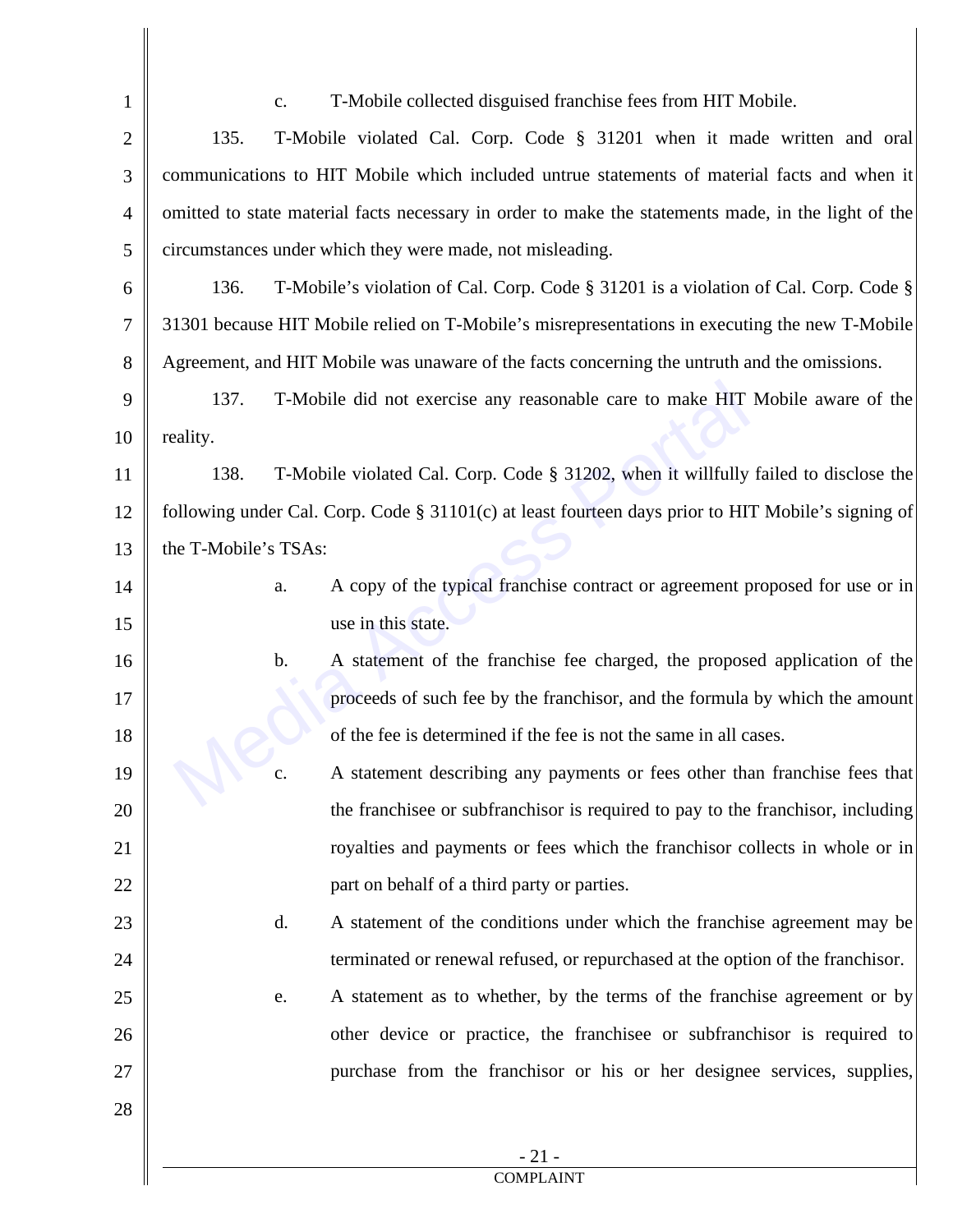| 1  |                  | products, fixtures, or other goods relating to the establishment or operation of                                   |
|----|------------------|--------------------------------------------------------------------------------------------------------------------|
| 2  |                  | the franchise business, together with a description thereof.                                                       |
| 3  |                  | f.<br>A statement as to whether, by the terms of the franchise agreement or other                                  |
| 4  |                  | device or practice, the franchisee is limited in the goods or services offered                                     |
| 5  |                  | by him or her to his or her customers.                                                                             |
| 6  |                  | A statement of the terms and conditions of any financing arrangements when<br>g.                                   |
| 7  |                  | offered directly or indirectly by the franchisor or his or her agent or affiliate.                                 |
| 8  |                  | A statement of any past or present practice or of any intent of the franchisor<br>h.                               |
| 9  |                  | to sell, assign, or discount to a third party any note, contract, or other                                         |
| 10 |                  | obligation of the franchise or subfranchisor in whole or in part.                                                  |
| 11 |                  | If any statement of estimated or projected franchisee earnings is used, a<br>i.                                    |
| 12 |                  | statement of such estimation or projection and the data upon which it is                                           |
| 13 |                  | based.                                                                                                             |
| 14 | 139.             | T-Mobile's actions have violated Cal. Corp. Code §§ 31300 and 31411.                                               |
| 15 | 140.             | In committing the acts and omissions stated herein, T-Mobile acted willfully and                                   |
| 16 |                  | with oppression, fraud and malice in that it has caused HIT Mobile to suffer economic loss in an                   |
| 17 |                  | effort to enrich itself. HIT Mobile is therefore entitled to an award damages and attorneys' fees                  |
| 18 | from Defendants. |                                                                                                                    |
| 19 |                  | <b>SIXTH CLAIM FOR RELIEF: VIOLATION OF CALIFORNIA FRANCHISE</b><br>RELATIONS ACT, CAL. CORP. CODE §20000, ET SEQ. |
| 20 |                  |                                                                                                                    |
| 21 | 141.             | HIT Mobile re-alleges, as if fully set forth herein, the allegations set forth above.                              |
| 22 | 142.             | T-Mobile violated Cal. Corp. Code § 20020 by terminating HIT Mobile's franchise                                    |
| 23 |                  | prior to the expiration of its term in the absence of good cause.                                                  |
| 24 | 143.             | T-Mobile violated Cal. Corp. Code § 20025 for failing to renew HIT Mobile's                                        |
| 25 |                  | franchise in the absence of giving it a 180-days prior written notice of its intention not to renew.               |
| 26 | 144.             | The putative releases contained in the T-Mobile RSAs and the Assignment are void                                   |
| 27 |                  | pursuant to Cal. Corp. Code § 20010.                                                                               |
| 28 |                  |                                                                                                                    |
|    |                  | $-22-$                                                                                                             |
|    |                  | <b>COMPLAINT</b>                                                                                                   |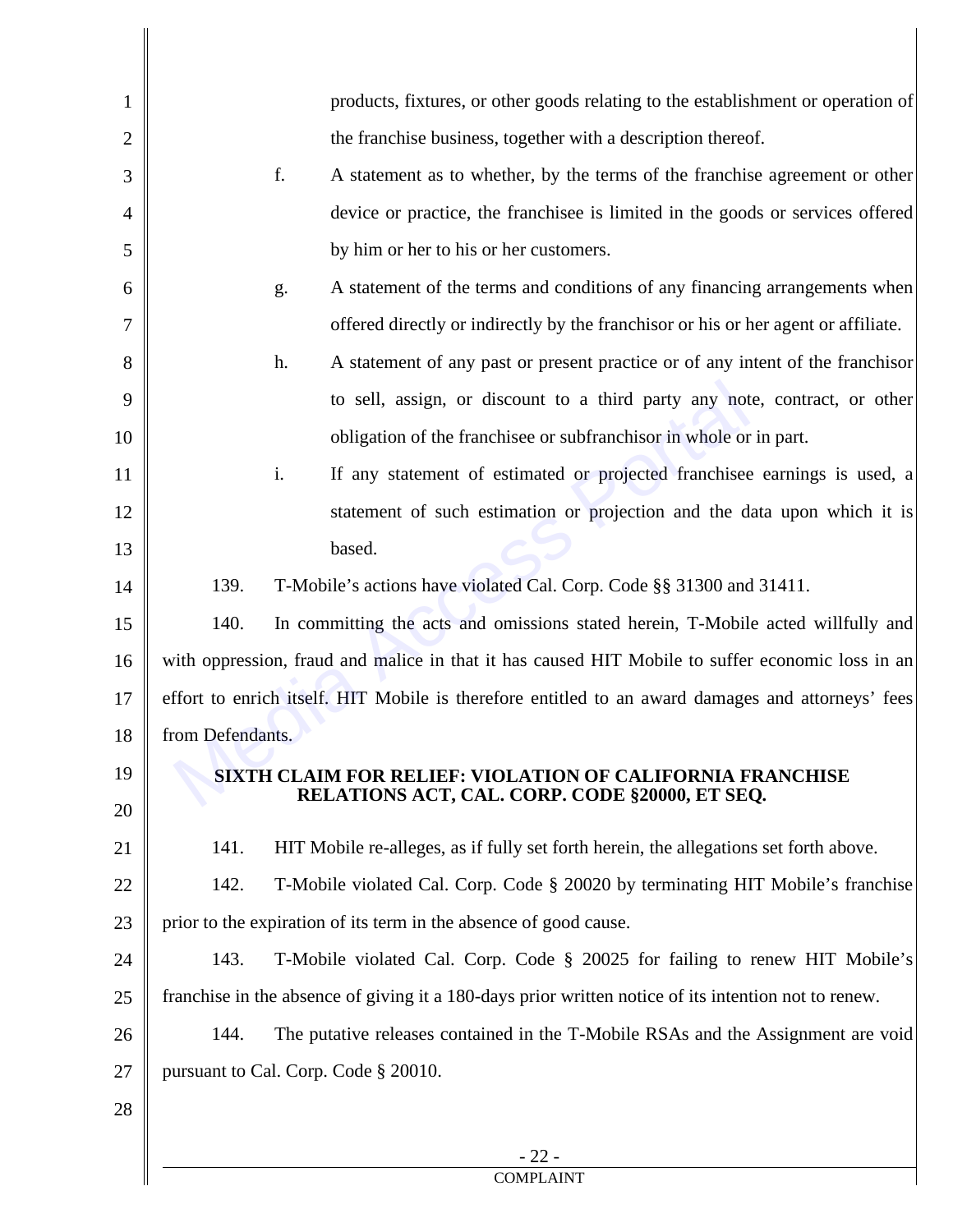| $\mathbf{1}$   | Pursuant to Cal. Corp. Code § 20035, HIT Mobile is entitled to receive from T-<br>145.             |  |
|----------------|----------------------------------------------------------------------------------------------------|--|
| $\overline{2}$ | Mobile the fair market value of HIT Mobile, its assets, and any other damages that T-Mobile caused |  |
| 3              | by its violations.                                                                                 |  |
| $\overline{4}$ | <b>SEVENTH CAUSE OF ACTION: VIOLATION OF WASHINGTON FRANCHISE</b>                                  |  |
| 5              | <b>INVESTMENT PROTECTION ACT, RCW §§ 19.100.010 ET SEQ.</b><br>(IN THE ALTERNATIVE)                |  |
| 6              | HIT Mobile re-alleges, as if fully set forth herein, each and every allegation<br>146.             |  |
| 7              | contained in the preceding paragraphs.                                                             |  |
| 8              | 147.<br>T-Mobile is a franchisor and T-Mobile unlawfully sold an unregistered franchise in         |  |
| 9              | the State of Washington in contravention of RCW 19.100. Upon information and belief, T-Mobile      |  |
| 10             | has failed to file a Notice of Claim for Exemption under WAC 460-80-100 and, in any event, is thus |  |
| 11             | not exempt from registration requirements.                                                         |  |
| 12             | T-Mobile's business model and mode of operation is in fact a "franchise" as defined<br>148.        |  |
| 13             | in RCW 19.100.010(6)(a) in that:                                                                   |  |
| 14             | T-Mobile granted HIT Mobile rights to engage in the business of offering,<br>a.                    |  |
| 15             | selling, and distributing goods and services under marketing plans pre-                            |  |
| 16             | designed by T-Mobile;                                                                              |  |
| 17             | $\mathbf b$ .<br>the business opportunity granted to HIT Mobile was substantially associated       |  |
| 18             | with a trademark, trade name, and other commercial symbols owned by                                |  |
| 19             | T-Mobile; and                                                                                      |  |
| 20             | T-Mobile collected disguised franchise fees from HIT Mobile, which<br>c.                           |  |
| 21             | included, <i>inter alia</i> , HIT Mobile's CSAs, forcing HIT Mobile into a                         |  |
| 22             | consignment model whereby HIT Mobile was forced to buy accessories from                            |  |
| 23             | a particular vendor and then sell at T-Mobile's prices with substantially                          |  |
| 24             | reduced margins and forcing HIT Mobile to buy phones from T-Mobile and                             |  |
| 25             | no other source.                                                                                   |  |
| 26             | Specifically, and without limitation, T-Mobile acted unfairly and deceptively and<br>149.          |  |
| 27             | engaged in an unfair method of competition in violation of RCW 19.100.180, by:                     |  |
| 28             | Failing to deal with HIT Mobile in good faith;<br>a.                                               |  |
|                | $-23-$<br><b>COMPLAINT</b>                                                                         |  |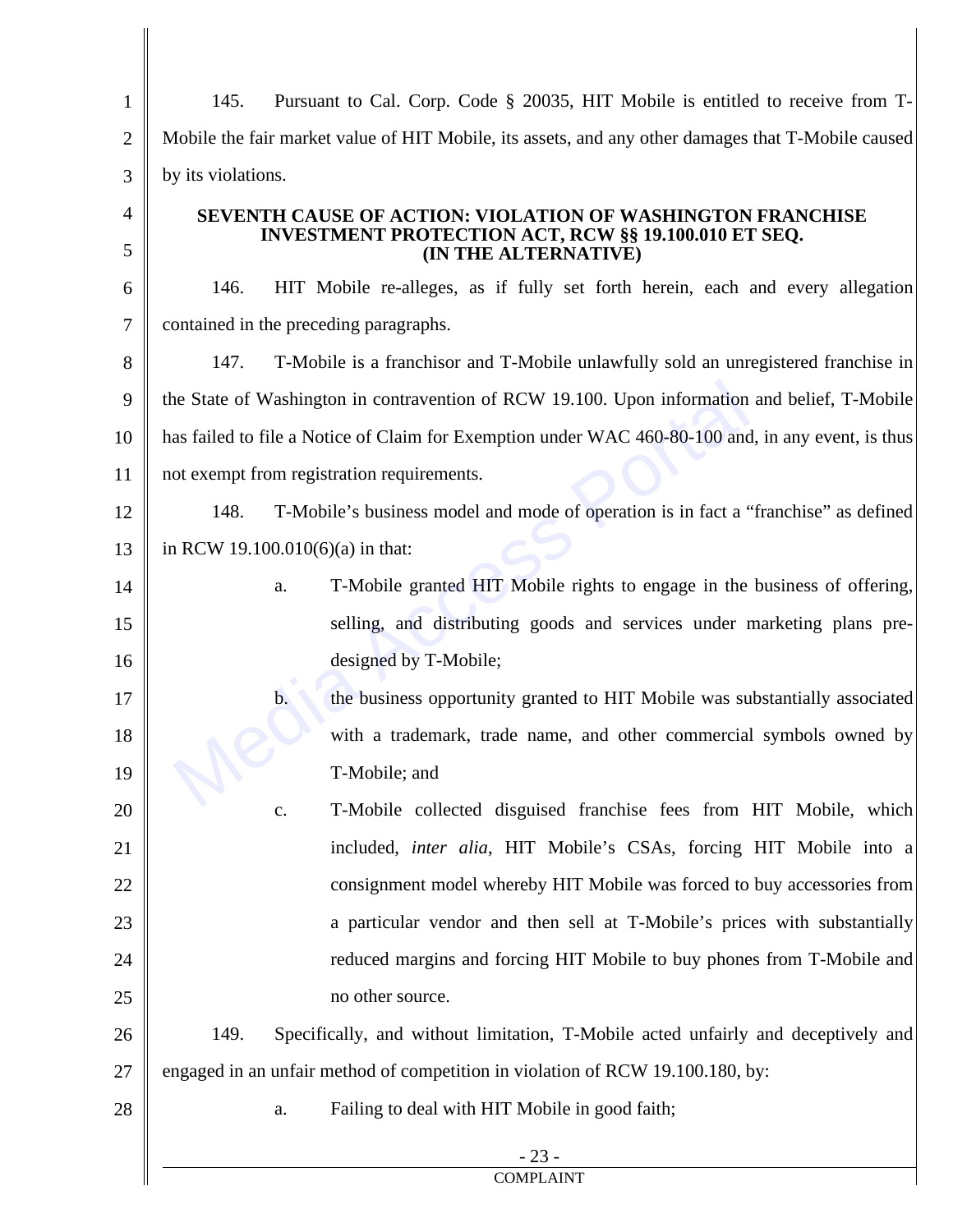| 1              | $\mathbf b$ .<br>Requiring HIT Mobile to purchase goods or services from T-Mobile or from         |
|----------------|---------------------------------------------------------------------------------------------------|
| $\overline{2}$ | an approved source of supply in the absence of any lawful purpose justified                       |
| 3              | on business grounds;                                                                              |
| $\overline{4}$ | Requiring HIT Mobile to assent to a release or waiver which would relieve<br>$\mathbf{C}$ .       |
| 5              | T-Mobile from liability imposed by RCW 19.100.180;                                                |
| 6              | d.<br>Unreasonably and unnecessarily imposing on HIT Mobile standards of                          |
| $\overline{7}$ | conduct such as forcing HIT Mobile to purchase security equipment that                            |
| 8              | complied with only T-Mobile's specifications, mandating that new hires be                         |
| 9              | approved by T-Mobile, and mandating a minimum number of people on sales                           |
| 10             | floors at all times;                                                                              |
| 11             | Threatening to and actually terminating HIT Mobile's stores before the<br>e.                      |
| 12             | expiration of their terms without good cause; and                                                 |
| 13             | f.<br>Acting inconsistent with representations made to federal and state authorities              |
| 14             | concerning commitments not to shut down productive stores or reduce                               |
| 15             | employment.                                                                                       |
| 16             | 150.<br>As a result of T-Mobile's violations of franchise law, HIT Mobile has suffered            |
| 17             | damages in an amount to be determined at trial, but certainly in excess of \$60 million.          |
| 18             | HIT Mobile has suffered damages by reason of T-Mobile's violation of RCW 19.100<br>151.           |
| 19             | and is entitled to an award of damages thereof, including statutory treble damages as provided by |
| 20             | RCW 19.100.190(3).                                                                                |
| 21             | EIGHTH CLAIM FOR RELIEF: DECLARATORY JUDGMENT                                                     |
| 22             | HIT Mobile re-alleges, as if fully set forth herein, each and every allegation<br>152.            |
| 23             | contained in the preceding paragraphs.                                                            |
| 24             | 153.<br>There is an actual and justiciable controversy among the parties regarding the            |
| 25             | matters set forth in this lawsuit.                                                                |
| 26             | 154.<br>The law, justice, and equity require determination and declarations that:                 |
| 27             | The RSAs and the Assignment, they are invalid, void, and of no effect;<br>a.                      |
| 28             |                                                                                                   |
|                | $-24-$                                                                                            |
|                | <b>COMPLAINT</b>                                                                                  |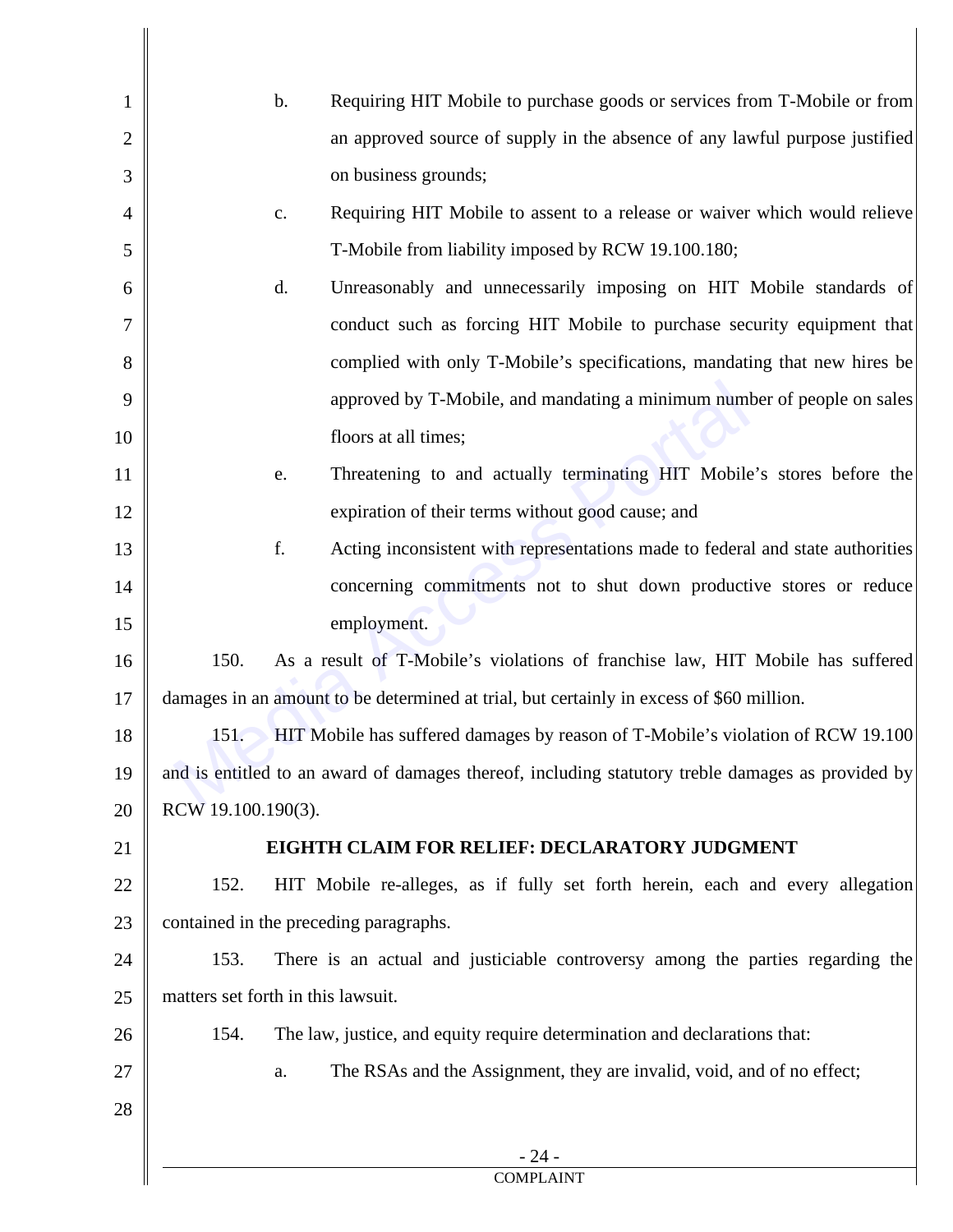| $\mathbf{1}$   | As a result of T-Mobile's fraudulent inducement of the RSAs and the<br>$\mathbf b$ .         |
|----------------|----------------------------------------------------------------------------------------------|
| $\mathbf{2}$   | Assignment and unequal bargaining power, the choice of law provisions                        |
| 3              | contained therein are void and without effect;                                               |
| $\overline{4}$ | The putative releases contained in the RSAs and the Assignment were<br>c.                    |
| 5              | procured through fraud, unfair and deceptive business practices, improper                    |
| 6              | coercion and economic duress, and/or are not supported by valid                              |
| 7              | consideration, and are therefore void and without effect;                                    |
| 8              | d.<br>T-Mobile must fully compensate HIT Mobile for its October 2021                         |
| 9              | commission payments; and                                                                     |
| 10             | T-Mobile must make proper lease allowance payments to HIT Mobile.<br>e.                      |
| 11             | f.<br>The relationships between T-Mobile and HIT Mobile were franchise                       |
| 12             | relationships, such that HIT Mobile is entitled to the benefits of a franchisee              |
| 13             | under applicable law.                                                                        |
| 14             | NINTH CLAIM FOR RELIEF: T-MOBILE'S BREACH OF RSAS                                            |
| 15             | (IN THE ALTERNATIVE)                                                                         |
| 16             | 155.<br>HIT Mobile re-alleges, as if fully set forth herein, each and every allegation       |
| 17             | contained in the preceding paragraphs.                                                       |
| $18\,$         | If the Court determines that the RSAs remain in place, T-Mobile's conduct as<br>156.         |
| 19             | alleged herein breached those contracts.                                                     |
| 20             | 157.<br>T-Mobile's breaches include, but are not limited to, failing to timely make full     |
| 21             | commission payments to HIT Mobile for October 2021 and failing to make payments due for rent |
| 22             | relative to closed stores.                                                                   |
| 23             | 158.<br>T-Mobile's conduct is the actual and proximate cause of damages to HIT Mobile.       |
| 24             | 159.<br>HIT Mobile has suffered damages in an amount to be determined at trial, but          |
| 25             | certainly in excess of \$60 million.                                                         |
| 26             |                                                                                              |
| 27             |                                                                                              |
| 28             |                                                                                              |
|                | $-25-$<br><b>COMPLAINT</b>                                                                   |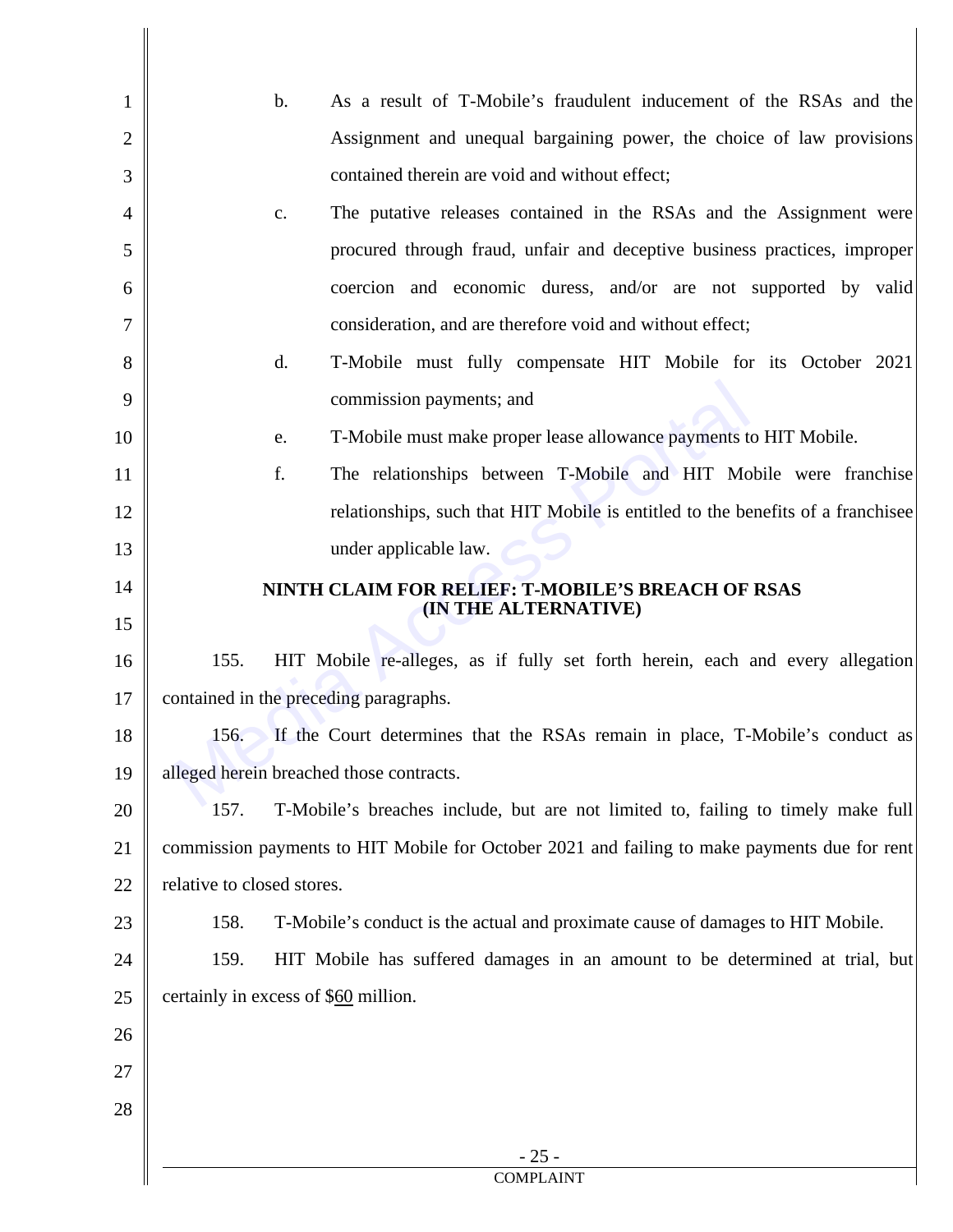| 1<br>$\overline{2}$ | TENTH CLAIM FOR RELIEF: BREACH OF THE COVENANT OF GOOD FAITH AND<br>FAIR DEALING (IN THE ALTERNATIVE) |  |
|---------------------|-------------------------------------------------------------------------------------------------------|--|
|                     | 160.<br>HIT Mobile re-alleges, as if fully set forth herein, each and every allegation                |  |
| 3                   | contained in the preceding paragraphs.                                                                |  |
| $\overline{4}$      | 161.<br>To the extent the RSAs are deemed to be valid contracts that T-Mobile did not                 |  |
| 5                   |                                                                                                       |  |
| 6                   | fraudulently induce, then T-Mobile is obligated by contract and common law to act in good faith       |  |
| $\overline{7}$      | and to not do anything to deprive HIT Mobile of the fruits and benefit of the RSAs.                   |  |
| 8                   | T-Mobile breached this implied covenant of good faith and fair dealing and injured<br>162.            |  |
| 9                   | HIT Mobile's right to receive the benefits of the RSAs by engaging in the conduct described herein,   |  |
| 10                  | including, without limitation:                                                                        |  |
| 11                  | Systematically closing a disproportionate share of HIT Mobile's most<br>a.                            |  |
| 12                  | profitable stores;                                                                                    |  |
| 13                  | Refusing to approve additional HIT Mobile stores and building corporate<br>b.                         |  |
| 14                  | stores in proximity to existing HIT Mobile locations;                                                 |  |
| 15                  | Reducing HIT Mobile's compensation;<br>$\mathbf{C}$ .                                                 |  |
| 16                  | Refusing to fully pay HIT Mobile its October 2021 commission payments;<br>d.                          |  |
| 17                  | and                                                                                                   |  |
| 18                  | Otherwise suppressing HIT Mobile's ability to succeed as described herein.<br>e.                      |  |
| 19                  | T-Mobile's actions are contrary to HIT Mobile's reasonable and justified<br>163.                      |  |
| 20                  | expectations under the RSAs.                                                                          |  |
| 21                  | T-Mobile's sweeping reduction of HIT Mobile's stores, refusal to approve additional<br>164.           |  |
| 22                  | stores, and reduction of compensation frustrate the essential purpose of the RSAs, and HIT Mobile     |  |
| 23                  | is unable to obtain its full and expected benefits of the RSAs, including without limitation,         |  |
| 24                  | operating as a dealer of T-Mobile services and goods.                                                 |  |
| 25                  | 165.<br>T-Mobile used the termination of locations provision to constructively gut the                |  |
| 26                  | essential purpose of the RSAs and to bind HIT Mobile and its owners to a non-compete agreement        |  |
| 27                  | where they could not compete in the marketplace, all while T-Mobile continued to systematically       |  |
| 28                  | eliminate HIT Mobile's stores, refused to allow HIT Mobile to open new stores, and engaged in         |  |
|                     | $-26-$<br><b>COMPLAINT</b>                                                                            |  |